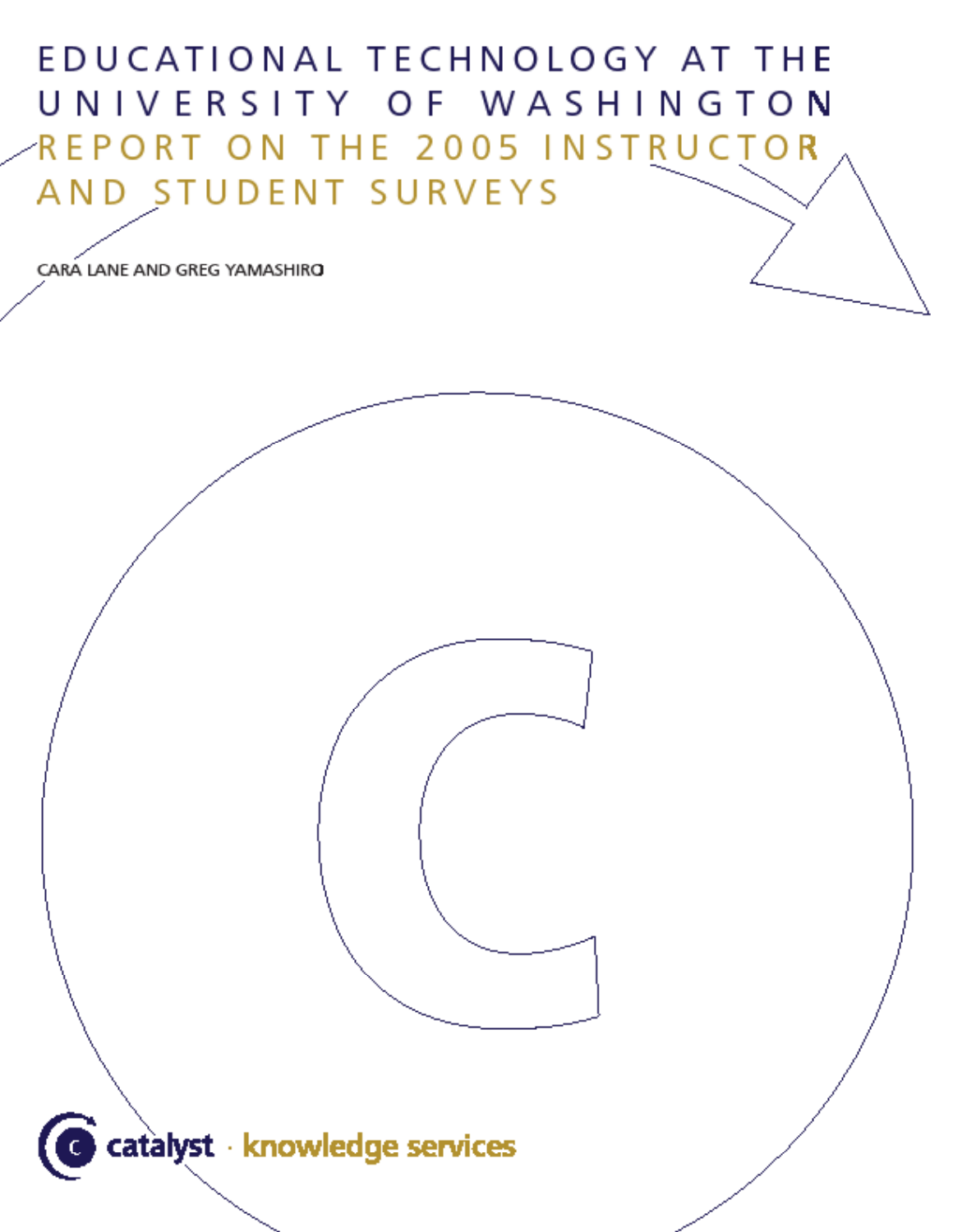

# **R e P O R T I N F O R M A T I O N**

#### Authors:

- • Cara Lane, PhD, Research Scientist, Catalyst Research and Development, Office of Learning Technologies
- • Greg Yamashiro, Research Assistant, Catalyst Research and Development, Office of Learning Technologies

#### Graphic Designers:

- Hans Christian Johnson, Student Assistant, Catalyst Client Services, Office of Learning Technologies
- Jacob Morris, Student Assistant, Catalyst Client Services, Office of Learning Technologies

# Copyright:

• ©February 2006, C. Lane and G. Yamashiro, Office of Learning Technologies, University of Washington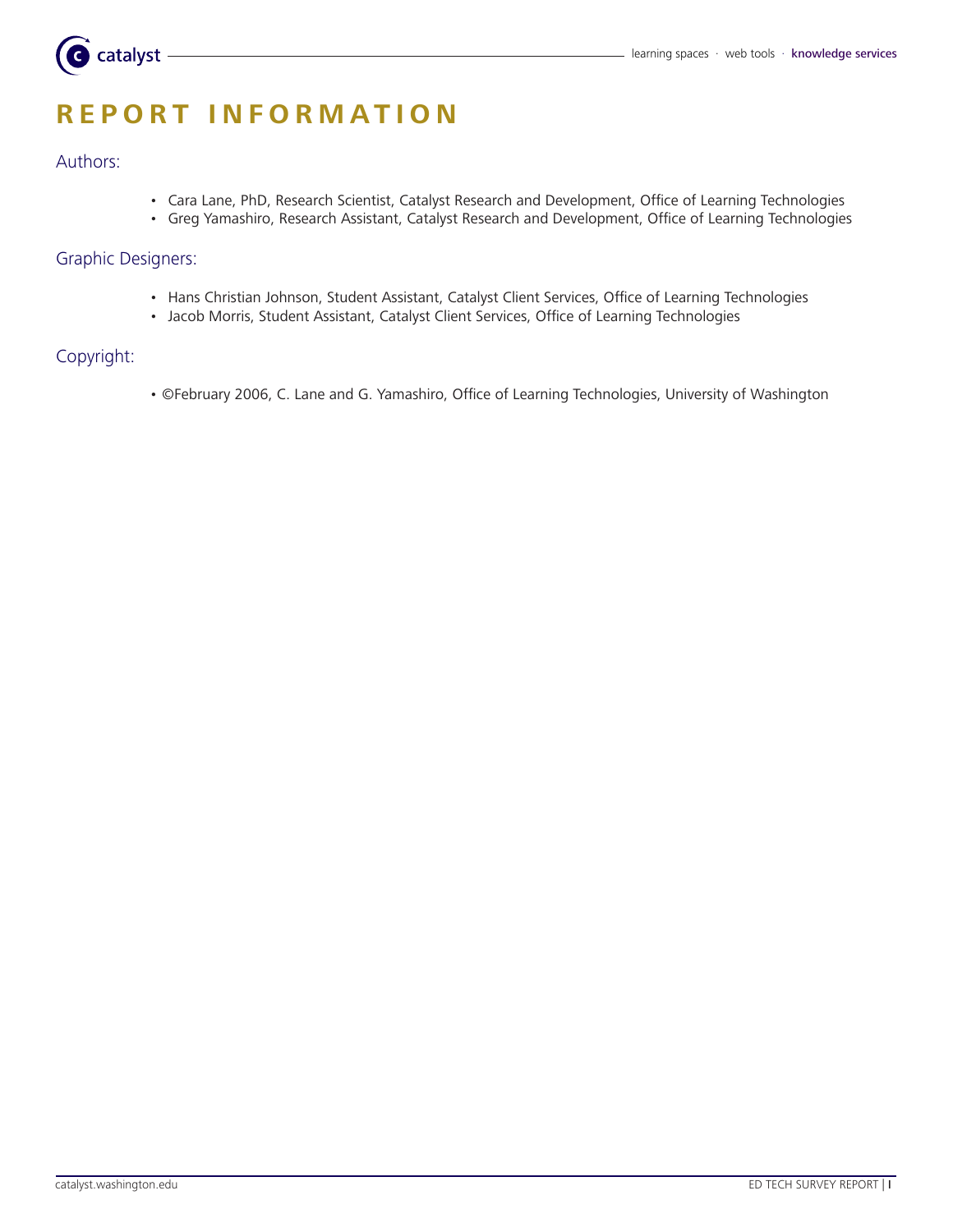

# **A c k no w l e d g e m e nt s**

# Project Founder:

• Louis Fox, Vice Provost, Educational Partnerships and Learning Technologies

## Project Manager:

• Karalee Woody, Director, Catalyst Client Services, Office of Learning Technologies

#### Partners:

- Office of Learning Technologies
	- Catalyst Client Services
	- Catalyst Research and Development
- • Computing & Communications
- • Office of Undergraduate Education
	- Classroom Support Services
	- Office of Educational Assessment
- • UW Libraries
- • UW Educational Outreach
- • Student Technology Fee Committee

### Survey Committee:

- Bill Corrigan, Director, Distance Learning Design, UW Educational Outreach
- • Steve Hiller, Head, Science Libraries, Libraries
- • Roberta Hopkins, Director, Classroom Support Services, Office of Undergraduate Education
- Robert W. Jamieson, Consultant, Client Services, Computing & Communications
- • Linda Kemnitzer, Assistant Director, Classroom Support Services, Office of Undergraduate Education
- • Brandon Koeller, Distributed Systems Manager, Catalyst Client Services, Office of Learning Technologies
- Beth L. Koemans, LIFE Center Manager, College of Education
- Nathan Kohler, Student Technology Fee Committee
- Kurt Kors, Office of Learning Technologies
- • Cara Lane, Research Scientist, Catalyst Research and Development, Office of Learning Technologies
- Tom Lewis, Director, Catalyst Research & Development, Office of Learning Technologies
- • Nana Lowell, Director, Office of Educational Assessment, Office of Undergraduate Education
- • Bayta L. Maring, Research Scientist, Office of Educational Assessment, Office of Undergraduate Education
- Deb E. McGhee, Research Scientist, Office of Educational Assessment, Office of Undergraduate Education
- Jill M. McKinstry, Head, Odegaard Undergraduate Library, Libraries
- • Kevin L. Pittman, Information Architect, Catalyst Research & Development, Office of Learning Technologies
- Patrick L. Roberts, Associate Director, Classroom Support Services, Office of Undergraduate Education
- Carol J. Robinson, Computing & Communications
- Oren Sreebny, Director, Client Services & Learning Technologies, Computing & Communications
- • Jennifer L. Ward, Head, Web Services, Libraries
- Melody J. Winkle, Information Architect, Computing & Communications
- • Greg Yamashiro, Research Assistant, Catalyst Research and Development, Office of Learning Technologies

# Other Contributors:

We would like to acknowledge the following individuals from the Office of Learning Technologies for their assistance with this project: Laura Baldwin (Public Information Specialist), Chris Chu (Student Assistant), Sherry Edwards (Program Operations Specialist), Joan Goldblatt (Administrator), Lucretia Jensen (Research Assistant), Hans Christian Johnson (Student Assistant), Kim Lum (Student Assistant), Vanessa Mark (Graduate Assistant), Shelly Martin (Student Assistant), Jacob Morris (Student Assistant), Mark Parson (Graduate Assistant), and Karin Roberts (Program Manager).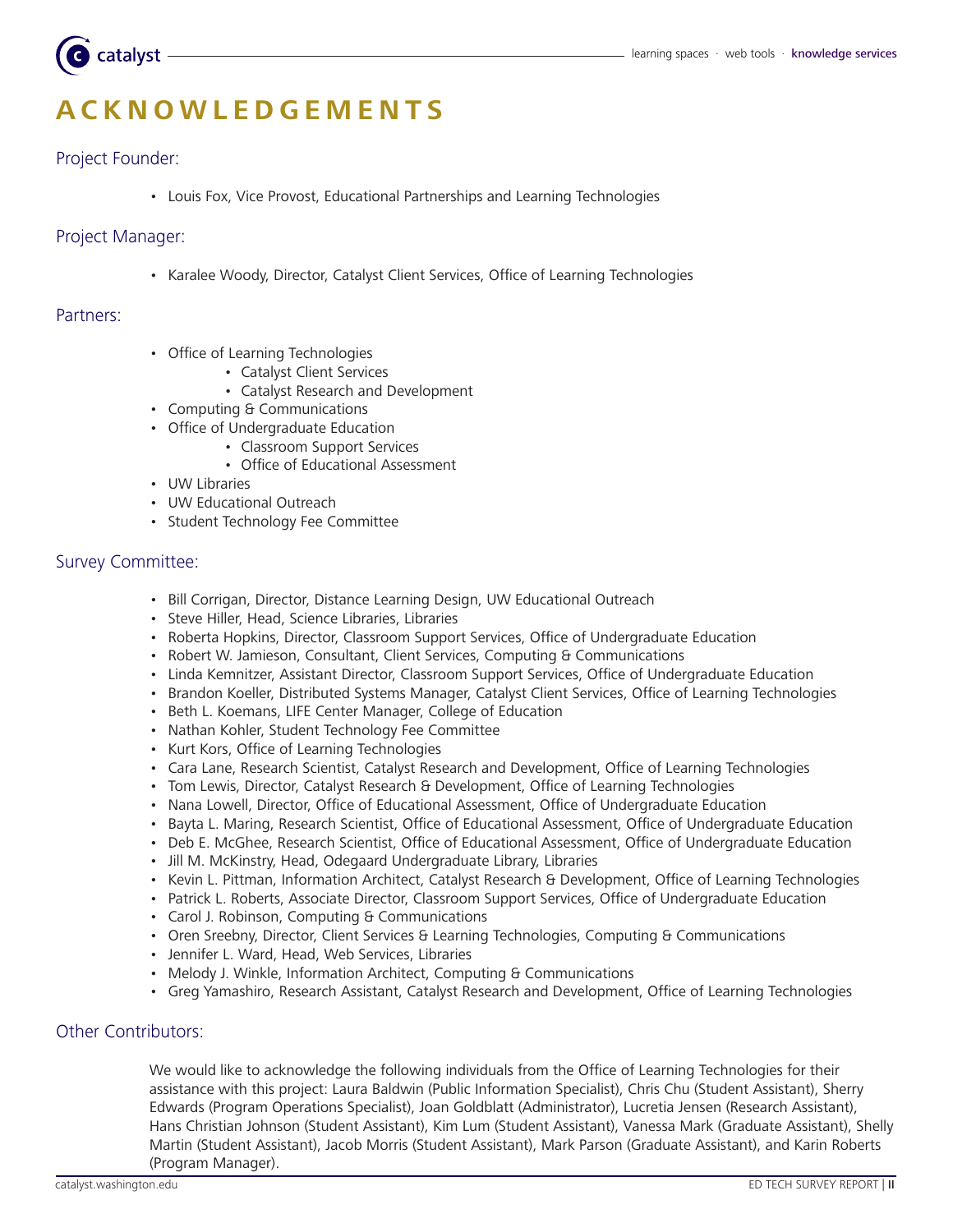# **TABLE OF CONTENTS**

Catalyst

| 0 <sub>1</sub> |
|----------------|
| 0 <sub>1</sub> |
| 01             |
| 02             |
| 02             |
|                |
| 02             |
| 0 <sub>2</sub> |
| 02             |
| 03             |
| 03             |
| 03             |
| 03             |
| 03             |
| 04             |
| 0 <sub>4</sub> |
| 04             |
| 0 <sub>5</sub> |
| 0 <sub>5</sub> |
| 0 <sub>5</sub> |
| 05             |
| 06             |
| 06             |
| 07             |
| 11             |
| 13             |
| 18             |
|                |
| 21             |
| 2 <sub>1</sub> |
| 22             |
| 23             |
| 24             |
| 26             |
| 27             |
| 27             |
| 27             |
| 28             |
| 28             |
| 30             |
|                |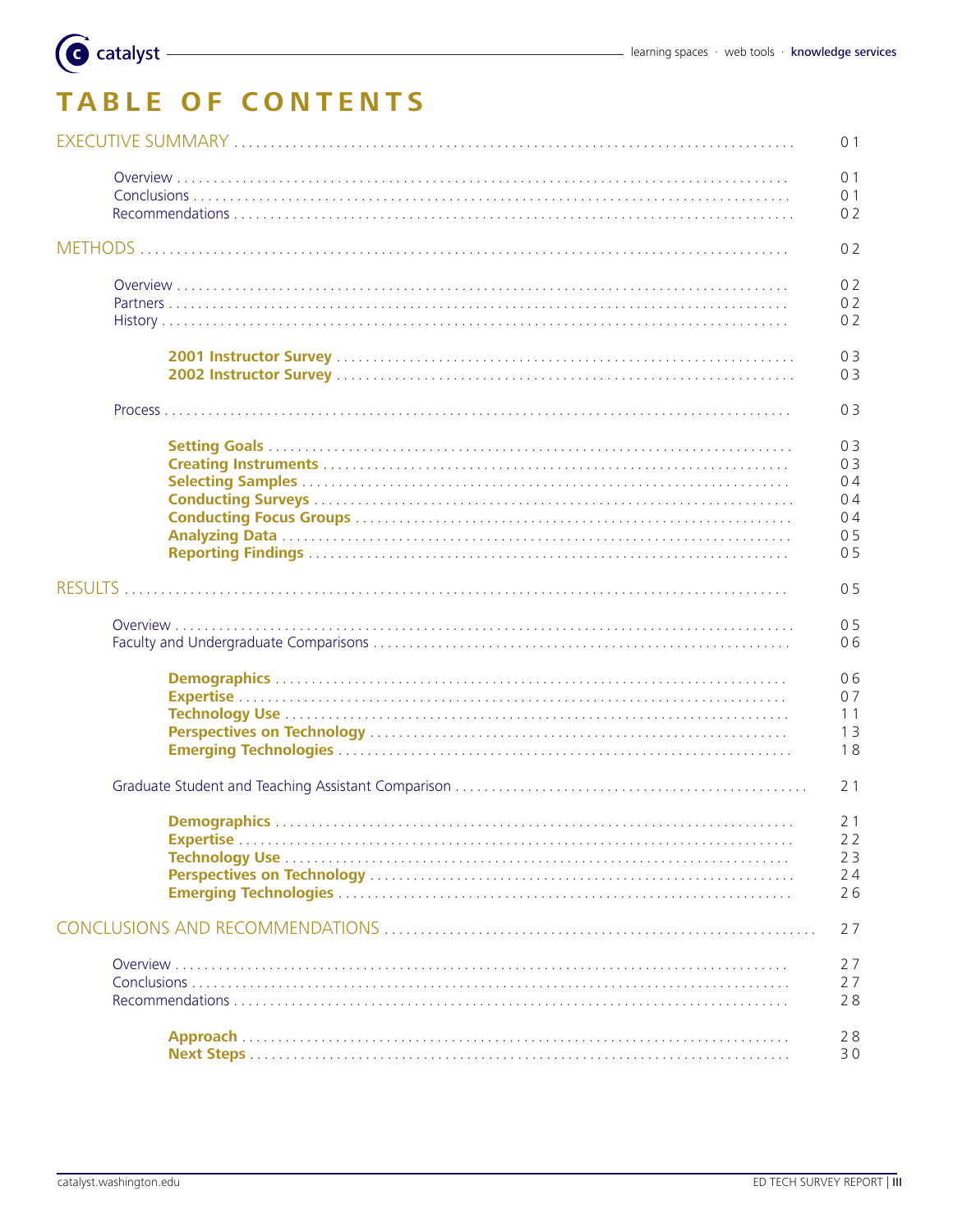# catalyst

# **E X EC U T I V E S U M M A R Y**

# **OVERVIEW**

As the role of educational technology continues to become more and more central, it is important to understand when, how, and why technology becomes a key feature in the educational landscape. To gain this perspective, six campus units joined forces: the Office of Learning Technologies, Computing & Communications, UW Libraries, Educational Outreach, the Student Technology Fee Committee, and the Office of Undergraduate Education. Headed by the Office of Learning Technologies, this collaborative team developed and distributed instructor and student surveys, building on work begun during a previous iteration of this study conducted in 2001 and 2002.

In the two surveys, instructor and student, we asked a series of questions about respondents' experiences with and perspectives on academic technologies. A large number of the questions were the same across the instructor and student surveys, allowing for a comparison of the two groups; a smaller number of questions carried over from the 2001 and 2002 surveys, allowing for a longitudinal comparison. We divided graduate students across the two instruments: those that held teaching assistantships completed the instructor survey and those that did not teach completed the student survey. In spring 2005, we sent the instructor survey to 4,390 individuals that had taught courses in spring 2004, autumn 2004, or winter 2005. At the same time, we sent the student survey to a random sampling of 3,500 students. The response rate was 34.4% for instructors and 28.2% for students.

We also conducted focus groups in late spring, with 40 instructors and 25 students participating in this portion of the study. We asked focus group attendees to describe their current use of educational technologies, the supports and barriers to that use, and their goals for the future. The focus groups allowed the research team to gain detailed knowledge about participants' experiences with and perspectives on educational technology.

In this report, we present key findings that emerged from our analysis of this data. The focus of our analysis was a comparison of expertise with technology, use of technology, and beliefs about technology across different campus populations. We list our primary conclusions and provide recommendations based on those conclusions below. The order of these lists follows the chronology of our discussion in the report.

# Conclusions

- Differences in gender and age influence technological expertise ratings and technology use patterns; most significantly, men rate their expertise with and use of technology higher than women do. •
- Faculty members use a higher number of established technologies for academic purposes than undergraduates do; undergraduates use a higher number of emerging technologies for academic purposes than faculty do. •
- Support for general-access technology facilities and services is high among both instructors and students. •
- Undergraduate students want more course materials available online. •
- Faculty members want more opportunities to use technology to support their instruction. In particular, they want better access to technology in classrooms. •
- The addition of wireless access in classrooms is likely to have a substantial impact on how many instructors and students bring laptop computers to class. •
- Interest in Web-based tools, such as electronic portfolios and online discussion boards, is high. •
- Teaching assistants and graduate students that do not teach not only differ from each other in their experiences with and perspectives on educational technology, but they also differ from faculty members and undergraduate students—making the division of graduate students across the two survey instruments problematic. •
- Teaching assistants exhibit less interest in academic technologies than faculty members, undergraduate students, or other graduate students do. •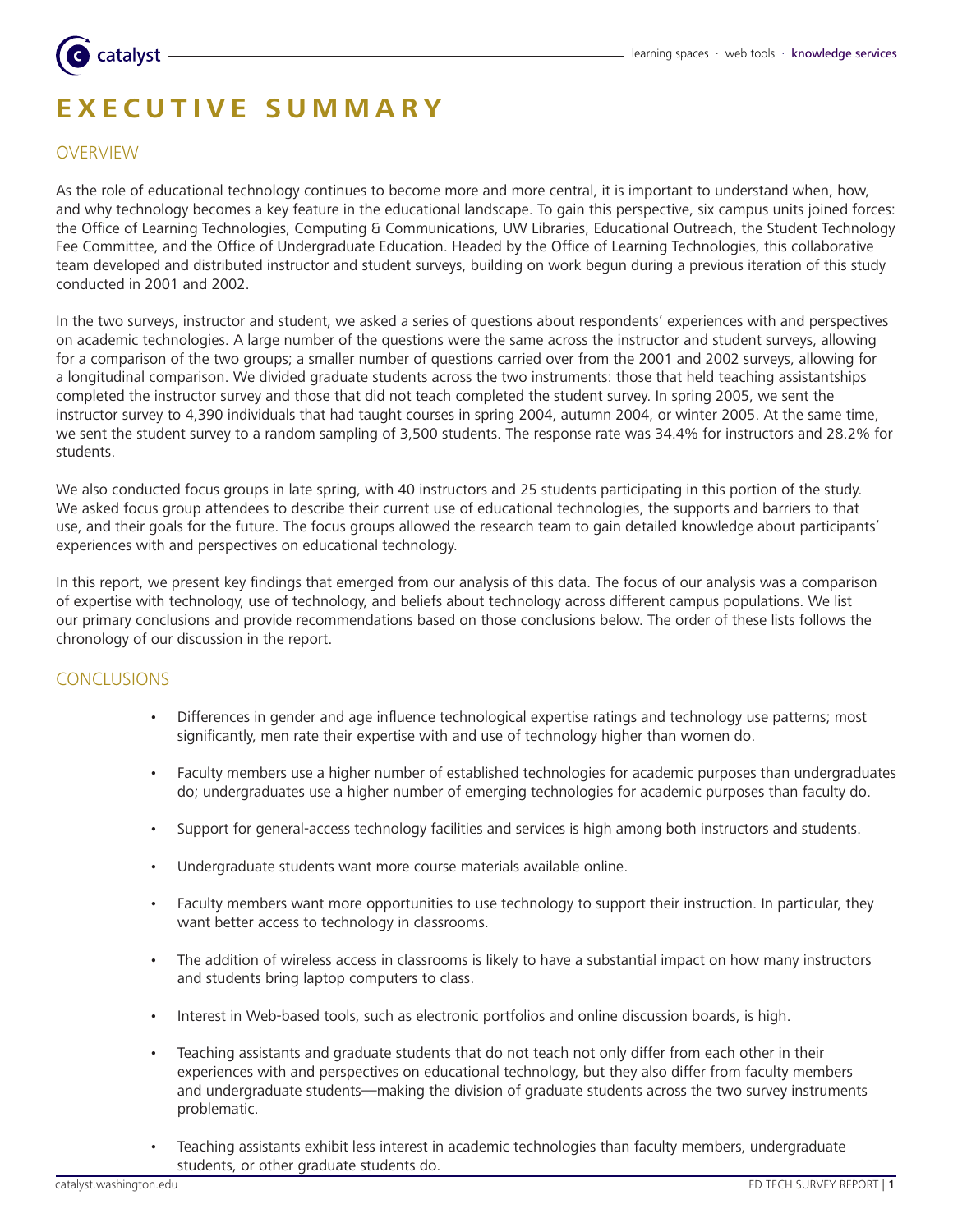# Recommendations

catalyst

- Further investigate how gender and age influence technology use and expertise. •
- Work with undergraduate students to identify ways that emerging technologies can be used for academic purposes. •
- Continue to support general-access technology facilities and services. •
- Identify and remove obstacles to putting course materials and other resources online. •
- Commit to improving technology in classrooms. •
- Engage in campus discussions about wireless in classrooms, including models of effective use. •
- Provide more opportunities for students and instructors to learn about and use Web-based tools. •
- Revise the design of future studies to include a separate survey for graduate students, rather than dividing them between the instructor and student surveys. •
- Provide more opportunities for teaching assistants to use technology to support their instruction. •

In the complete report we provide a detailed explanation of the conclusions and recommendations outlined above. As you read through its pages, you will gain awareness of the multifaceted role that technology plays in the academic lives of instructors and students at the University of Washington. The report also exposes several areas where current technological resources do not keep pace with the goals and ambitions expressed by instructors and students. In addition to increasing our knowledge of current technology use and technological needs across the University, the study data point towards the future—providing information that will allow the collaborating partners and the University as a whole to make informed decisions about the future of educational technology at the University of Washington.

# **M E T H O DS**

# OVERVIEW

In this section, we provide details about the logistics of this research endeavor. We list the partners whose collaborative efforts made this study possible and provide a brief history of research on this topic at the University of Washington. The bulk of this section details the process we used to conduct this study.

# PARTNERS

The 2005 Educational Technology Survey Committee included key individuals from the following collaborating units: the Office of Learning Technologies (OLT), Computing & Communications (C&C), the Office of Undergraduate Education (OUE), UW Libraries, UW Educational Outreach (UWEO), and the Student Technology Fee Committee (STFC). The partnering unit were brought together by their interest in and work with educational technologies. The Office of Educational Assessment (OEA), within the Office of Undergraduate Education, provided expertise in large-scale survey design and implementation. The Faculty Council on Educational Technologies (FCET) endorsed the surveys prior to distribution.

#### **HISTORY**

Over the past fifteen years, various campus units have conducted student surveys focusing on educational technologies. Prior to 2002, these surveys represented a series of disconnected efforts. In a single year, any given student could participate in multiple surveys containing questions regarding technology. While the multiple surveys often asked similar questions, there were enough differences in the phrasing of the questions to make a comparison of data across surveys impossible. This process was frustrating to students and the results brought more questions than answers for the campus community. Faculty, on the other hand, were not directly surveyed regarding educational technologies. While an occasional University survey may have included a question or two on technology, prior to 2001 there had never been a focused effort to understand instructors' experiences with technology.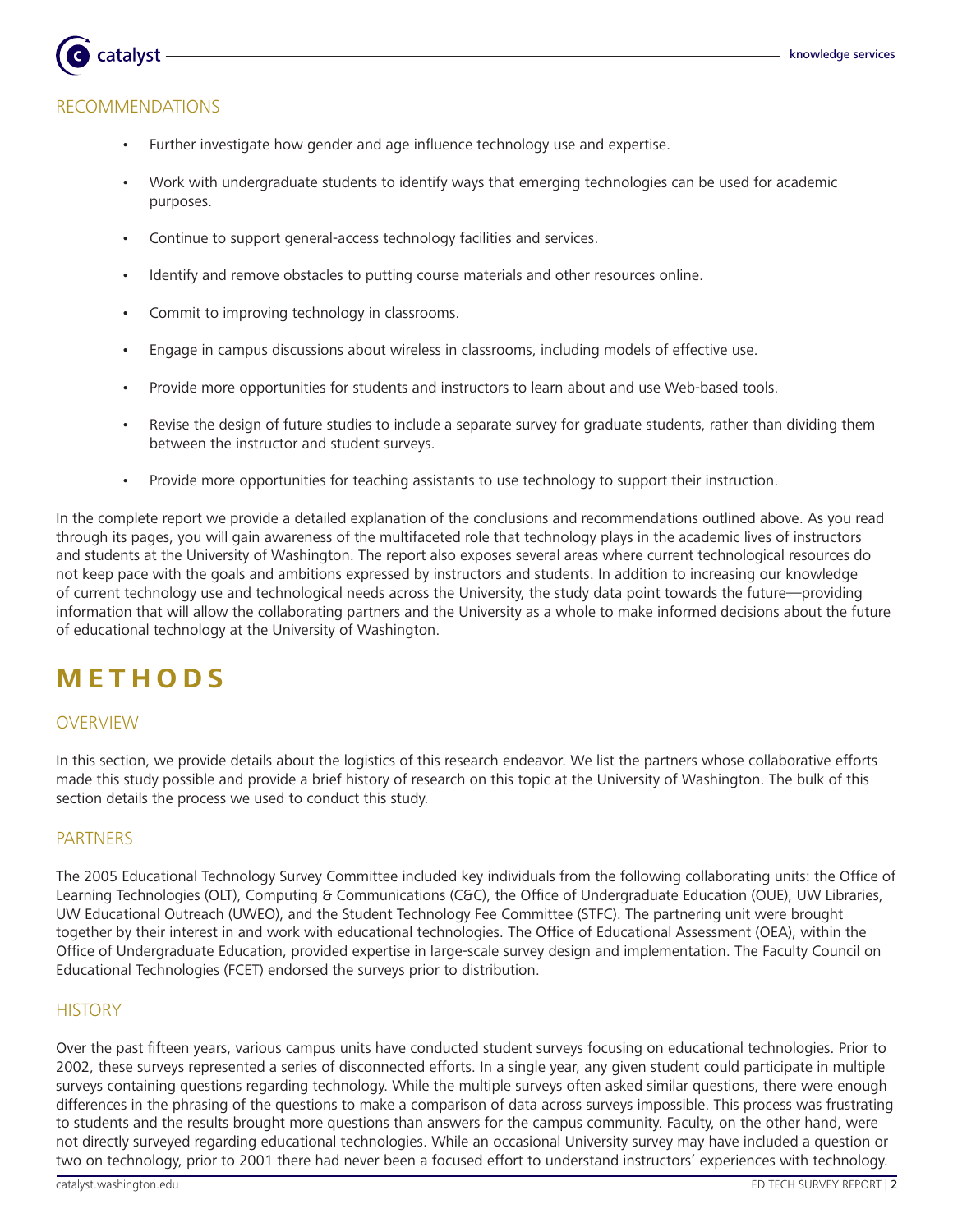# catalyst

# 2001 Instructor Survey

In 2001, the Program for Educational Transformation Through Technology (PETTT), within the Office of Learning Technologies, conducted the first faculty survey on educational technologies. Results of the original report are available at:

http://www.washington.edu/oea/pdfs/reports/OEAReport0106.pdf

# 2002 Student Survey

In 2002, The Office of Learning Technologies brought together six partnering groups to coordinate their efforts in gathering students' opinions on educational technologies. Results of the 2002 coordinated survey are available at:

http://www.washington.edu/oea/pdfs/reports/OEAReport0304.pdf

# **PROCESS**

# Setting Goals

Universities are faced with the challenge of being aware of and responsive to continuous, and rapid, technological change. The goal of this study was to improve teaching and learning at the UW by

- contributing to a University-wide conversation about the uses of instructional technology, •
- increasing student and faculty awareness of the ways in which technology can be used in the service of teaching and learning, •
- facilitating informed decision-making regarding allocation of UW resources, and •
- informing the design of tools and services that capitalize on successes, meet challenges, and ultimately best serve the University community's needs and desires. •

# Creating Instruments

Our study of educational technology has four components: an instructor survey, a student survey, instructor focus groups, and student focus groups. This mixture provides both quantitative and qualitative data from which we can draw conclusions about the expectations, perceptions, and uses of educational technology at the University of Washington.

In this current research effort, we developed survey instruments and focus group questions with the large-scale goals of our study in mind. Many of the survey questions we developed focused on an individual's self-assessment of technological expertise, patterns of technology use, and perceptions on educational technologies. Focus groups questions focused on an individual's experience with educational technologies and his or her opinions about their future uses.

In creating the survey instruments we also kept the following objectives in mind: consistency between instruments, clarity of language, and usefulness of questions. In terms of instrument consistency, we faced a difficult challenge. The 2001 faculty survey, created by PETTT, was radically different than the 2002 student survey, created by a collaborative team. We decided to use the 2002 student survey as a model for both the 2005 student survey and the 2005 instructor survey. As a result of this decision, we were able to collect very little longitudinal data on the instructor side. In our next iteration of this study, planned for 2008, we will be able to collect longitudinal data for both students and faculty. In order to pursue clarity of language, we introduced some changes between the 2002 student survey and the 2005 surveys at points where our previous data analysis indicated the phrasing of questions was unclear. We also chose to remove questions that did not yield useful data in the 2002 study.

In addition, we decided to add some questions to the 2005 surveys that were not asked in the 2002 student survey. In the 2001 instructor survey and the 2002 student survey, respondents wrote in comments regarding some technologies that had not been included in the survey. These same items were also mentioned (unprompted) in the focus groups. Therefore, we decided to include questions about instant messaging, wireless and mobile devices, blogging, video archives of instructional materials, and distance education in the 2005 surveys. We also decided to add questions that would allow us to see gaps between technologies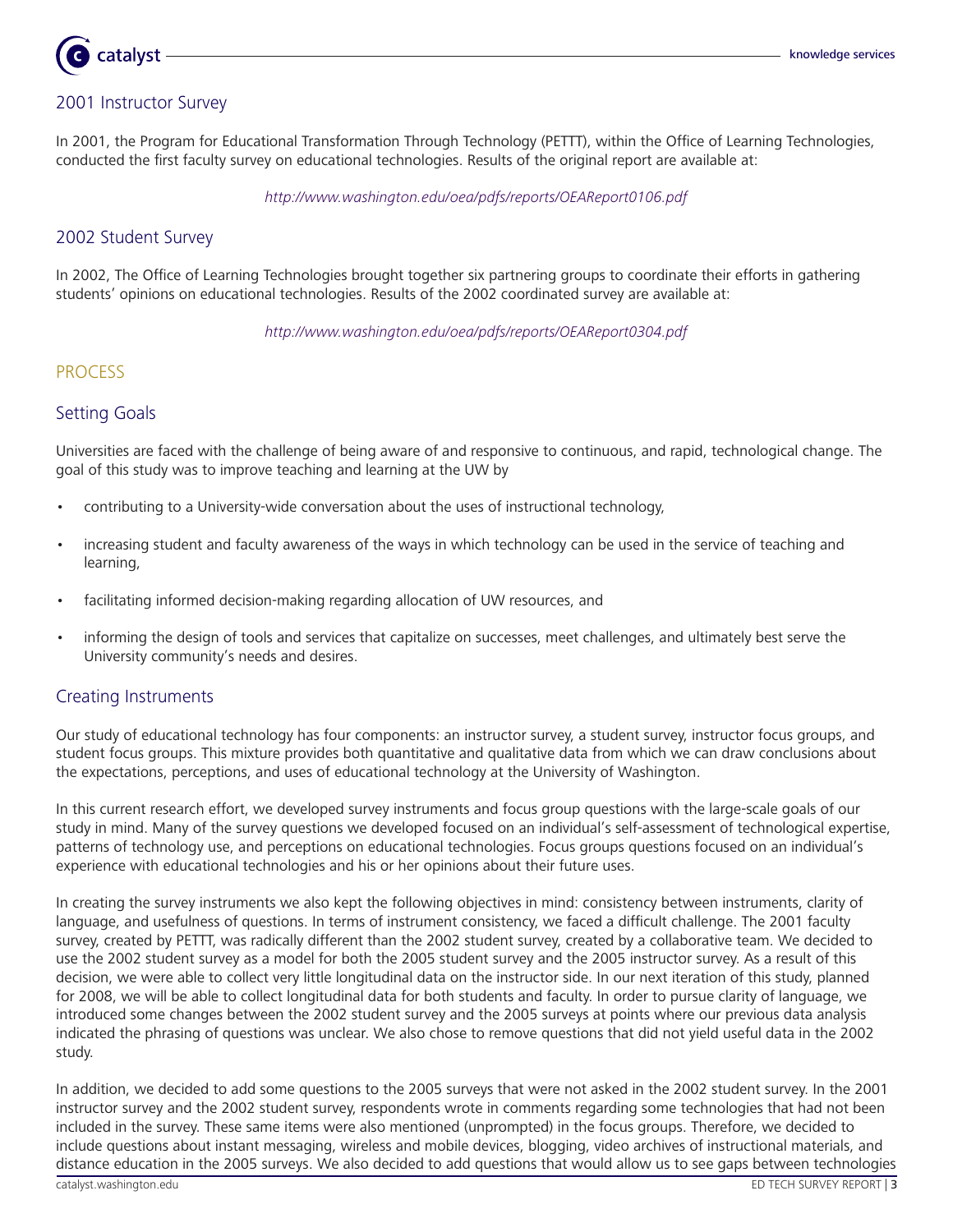

and services currently available on campus and the University community's evolving needs and priorities. Overall, our decisions decreased our capacity for longitudinal analysis in order to increase the usefulness of the current surveys.

# Selecting Samples

Working with the Office of Educational Assessment, we selected samples of students and instructors for the surveys. We selected a random sample of 3,500 students for the student survey, distributed across all three campuses. The students selected consisted of both undergraduates and graduate students. For the faculty survey we included all University employees that had taught on any of the three campuses in spring 2004, autumn 2004, and winter 2005. The instructor sample consisted of 4,390 individuals, including faculty, teaching assistants, lecturers, and staff.

# Conducting Surveys

We conducted the surveys during spring quarter 2005. Each group was contacted multiple times during the quarter. The instructor survey was distributed via two email messages and two paper letters. The email messages pointed instructors to an online survey. The paper letters provided respondents the option of completing a paper survey (included with letter) and returning it to us, or completing the online survey. Notifications were distributed as follows:

| <b>DATE</b> | <b>DISTRIBUTION METHOD</b> | AUTHOR                         |
|-------------|----------------------------|--------------------------------|
| March 29    | Fmail                      | G. Ross Heath (Faculty Senate) |
| April 12    | Letter                     | David Thorud (Acting Provost)  |
| April 26    | Fmail                      | Nana Lowell (OEA)              |
| May 11      | Letter                     | Oren Sreebny (C&C)             |

The instructor response rate was 34.4% (1,422), after factoring out the instructors that directly declined to participate or that we could not contact. 57% of instructor respondents completed the survey online.

The student survey was distributed via four email messages and one paper letter. The email messages pointed students to an online survey. The paper letters provided respondents the option of completing a paper survey (included with letter) and returning it to us, or completing the online survey. Notifications were distributed as follows:

| <b>DATE</b>   | <b>DISTRIBUTION METHOD</b> | <b>AUTHOR</b>                                                   |
|---------------|----------------------------|-----------------------------------------------------------------|
| April 18      | Email                      | Josh Bis (STFC)                                                 |
| May 10        | Letter                     | Elizabeth Feetham (Graduate School)<br>and George Bridges (OUE) |
| May 12        | Email                      | Debbie McGhee (OEA)                                             |
| May 19        | Email                      | Karalee Woody (OLT)                                             |
| <b>May 25</b> | Email                      | Josh Bis (STFC)                                                 |

The student response rate was 28.2% (987), after factoring out the students that directly declined to participate. 76% of student respondents completing the survey online.

# Conducting Focus Groups

We conducted focus groups in June and July 2005, slightly overlapping in time with the survey. Survey respondents were given the opportunity to volunteer to participate in a focus group. Faculty volunteers were eager to schedule time and attend a session. We had 40 instructors participate in focus groups. Students who volunteered were difficult to connect with and very few attended the focus groups. Therefore, we sought a wider audience in the student pool. We advertised online in the Catalyst Lab News page and offered students a chance of winning a jump drive. Through these combined efforts we recruited 25 student participants.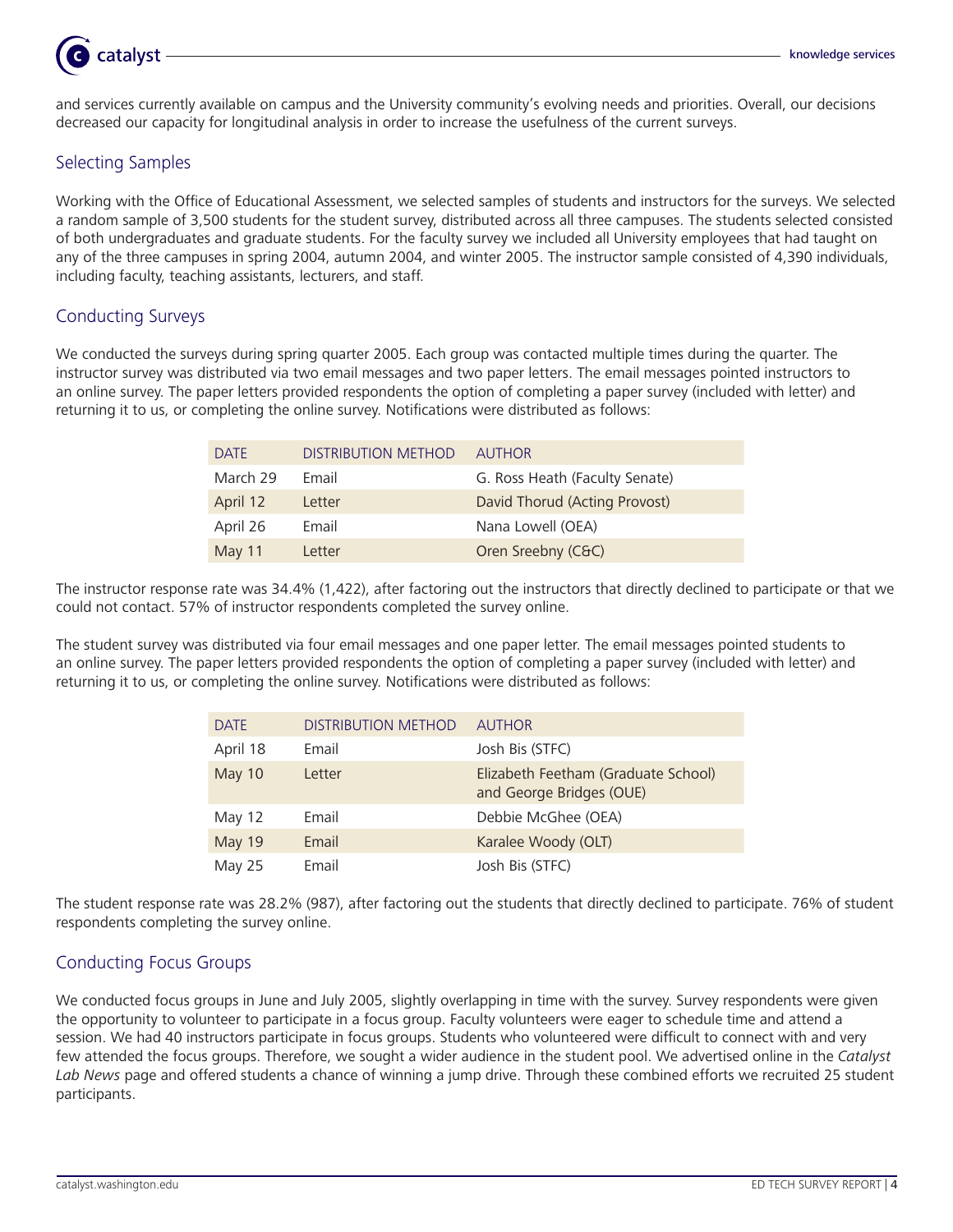

# Analyzing Data

Upon completion of the surveys, The Office of Educational Assessment compiled the data and provided a copy to the Office of Learning Technologies. The analysis of the quantitative data conducted by both groups allows us to provide two different views of the study data. The Office of Educational Assessment compiled basic statistics that summarize total responses to each survey on all questions. Their summative report of findings appears online at http://www.washington.edu/oea/pdfs/reports/ OEAReport0601.pdf. The findings that we present in this report are the result of analysis efforts based in Catalyst Research and Development, within the Office of Learning Technologies. In our analysis, we examined portions of the quantitative data in depth, along with qualitative data gathered during focus groups and in the general comments section provided at the end of both surveys. Our analysis, presented here, focuses on a comparison of key trends across different University populations. The two reports coordinate with each other to provide a full picture of study findings.

# Reporting Findings

This report is available online at: http://catalyst.washington.edu/projects/. Survey findings have, and will continue to be, presented at numerous conferences and for various groups on campus including those listed below.

Educause Annual Conference – Orlando FL, Oct 2005 SIGUCCS Annual Conference – Monterey CA, Nov 2005 UW ATAC meeting – Nov 2005 UW FCET meeting – Dec 2005 UW STFC meeting – Dec 2005 UW Computing Directors – Jan 2006

Scheduled upcoming meetings and conferences include:

Educause Western Regional Conference – San Francisco CA, Apr 2006 UW Spark Session – Apr 2006

# **R ES U LT S**

# OVERVIEW

In this section, we look in depth at portions of the study data in order to understand how technological expertise, technology use, and perspectives on technology vary among different university populations. This approach allows us to explore trends that impact key groups within the larger university community. The survey summaries presented by the Office of Educational Assessment complement our analysis, providing an overview of the complete data sets for the faculty and student surveys.

Some of the most interesting trends in the data involve differences between faculty members and undergraduate students. In the next few pages we provide a demographic comparison of these populations and a detailed account of their self-reported expertise and experience with various technologies. Building on this foundation, we present data from the surveys and focus groups regarding faculty and students' perspectives on educational technology, including desired long-term goals. We end our comparison of these groups by identifying the emerging technologies that are gaining support at the University of Washington.

Next, we expand our analysis to include graduate students. As described earlier, we divided the graduate population between the two surveys: those that had taught one or more classes during the 2004-5 academic year answered the faculty survey and those that had not taught answered the student survey. Not only do graduate students differ from faculty members and undergraduates on many matters involving educational technology, but they also demonstrate marked differences within their own ranks.

Focusing our analysis on faculty members/undergraduate students and teaching assistants/graduate students allows us to highlight the varied impacts that technology has on teaching and learning. It also enables us to better understand how technology simultaneously bridges and expands natural divisions on campus.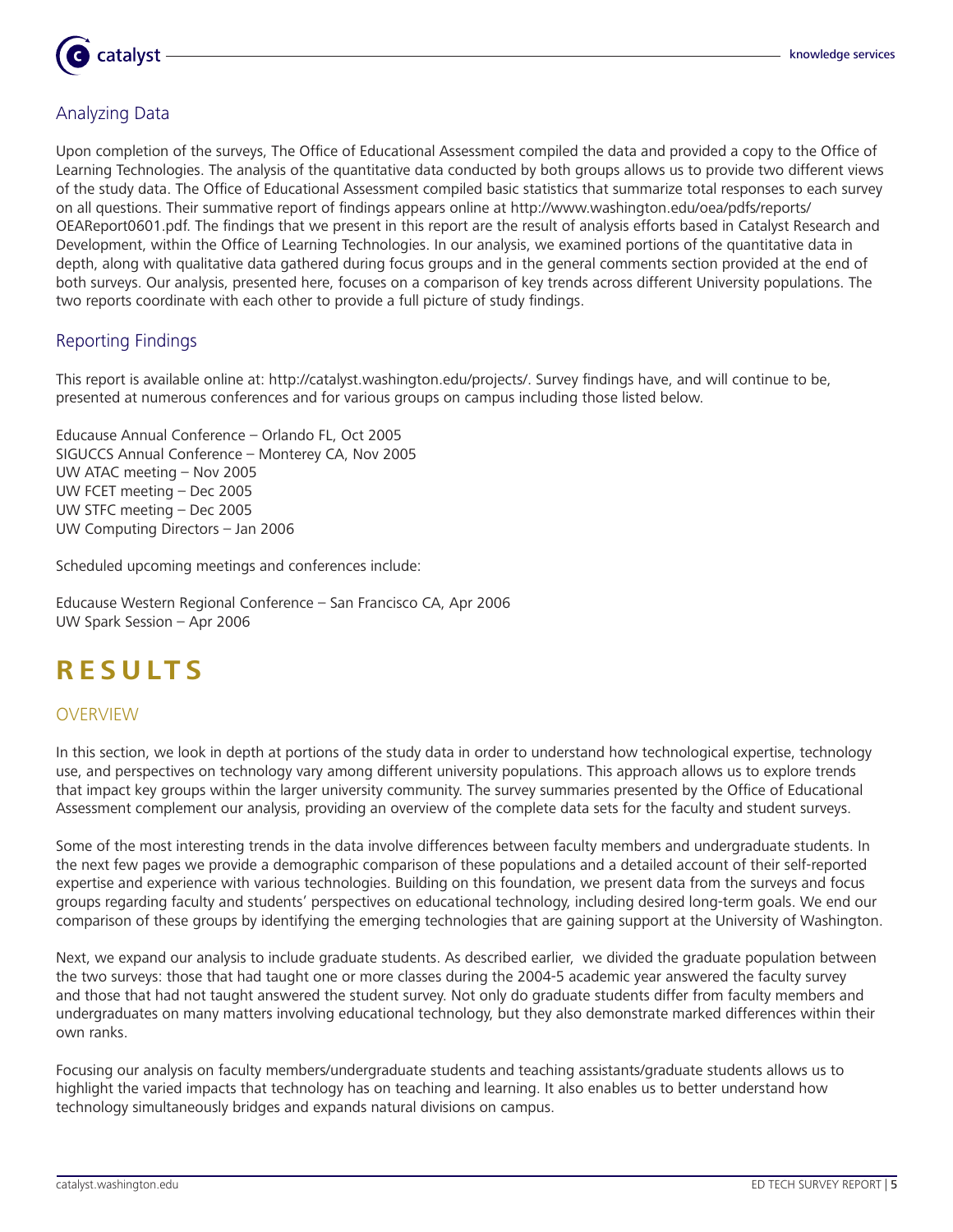

# FACULTY and UNDERGRADUATE COMPARISON

#### **Demographics**

We gathered similar demographic data on both the instructor and the student surveys. The information below provides a statistical comparison of two groups: undergraduate students and faculty members.

#### **Undergraduate Students**

Undergraduate students accounted for 648 of the 978 respondents to the student survey. The average age of undergraduate student respondents was 22. The breakdown of undergraduate respondents by class standing is shown in FIGURE 1. This distribution is fairly representative, particularly in terms of the breakdown between lowerclassmen and upperclassmen. Compared with the number of students enrolled for spring quarter 2005, we were slightly overrepresented in juniors and underrepresented in seniors. The gender distribution of our respondents was not representative of campus. The percentage of male undergraduates completing the survey was 39%; the percentage of female undergraduates was 61%. Compared to enrolled students, where 52% were female and 48% were male, our



respondent pool contains more women. We will discuss the significance of this difference later in this report.

#### **Faculty**

Faculty members comprised 884 of the 1422 respondents to the instructor survey. The average age of faculty completing the



survey was 50. The breakdown of faculty respondents by rank is shown in FIGURE 2. When compared with faculty records (we used the HEPPS records for the 2004-5 academic year), the distribution across ranks show in FIGURE 2 is an accurate reflection of the University. The gender distribution of our respondents was also fairly representative of campus. The percentage of male faculty members completing the survey was 61%; the percentage of female faculty members was 39%. The distribution within our sample (based on information recorded in the HEPPS database) was 58% male, 35% female, and 7% undetermined. Differences in gender were evident between ranks. For example, 45% of male survey respondents identified themselves as full professors, compared with only 25% of female respondents. While our analysis focuses on the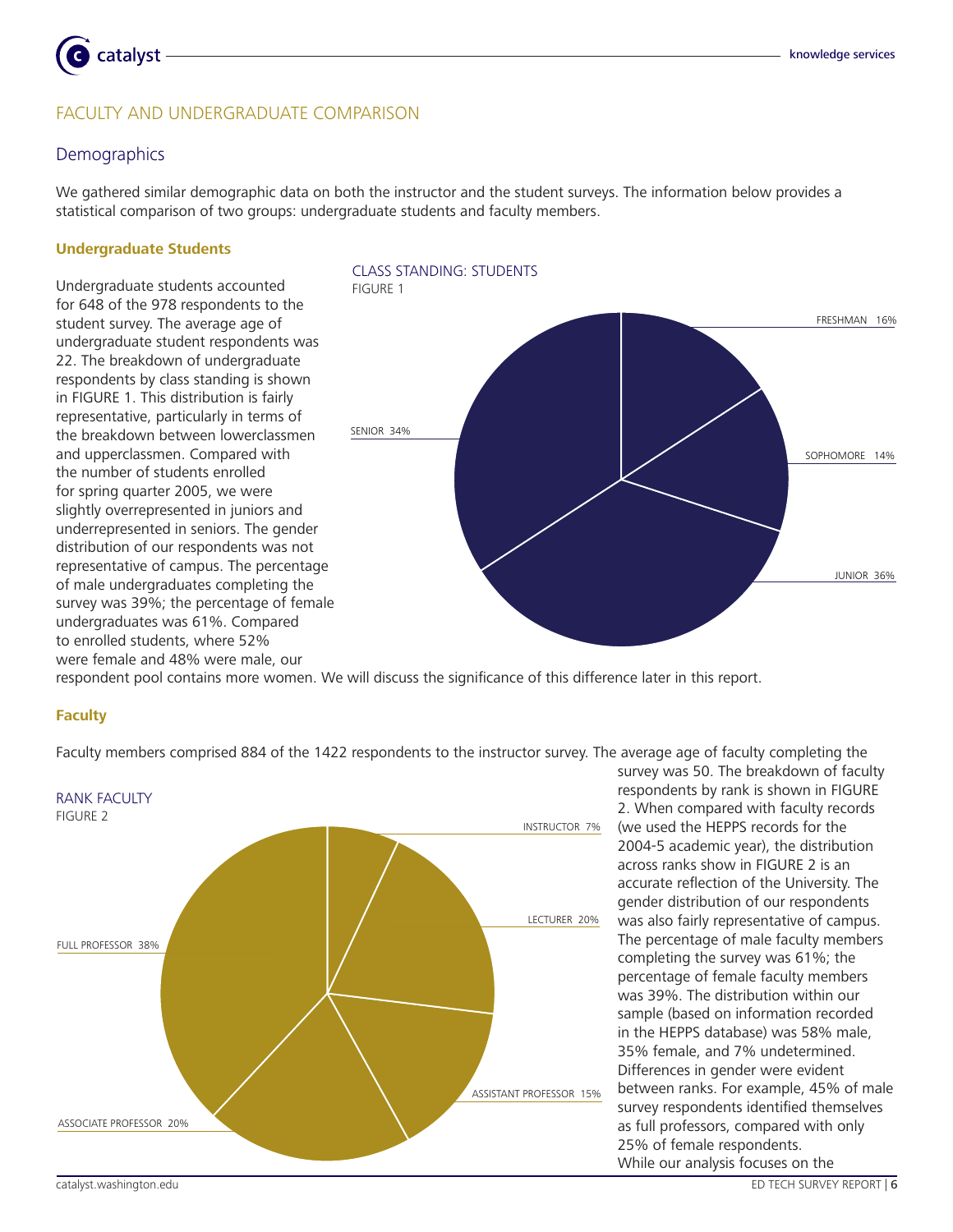

differences between faculty members and undergraduates, at times patterns in the data were complicated by demographic differences within these populations. For instance, the comparison of faculty and undergraduates is distorted on some items, such as expertise ratings for computer skills, by gender differences. Since 61% of faculty respondents were male and 61% of undergraduates were female, gender had a strong influence on this population comparison. Therefore, in some areas of this report, we spend additional time discussing the impact of gender, and other demographic influences, on our findings.

### Expertise

The surveys included two different questions about expertise. The first question asked participants to rate their general level of technological expertise. This question was the same across the 2005 student and instructor surveys, the 2001 instructor survey, and the 2002 student survey, allowing a unique opportunity for a longitudinal comparison of results. In addition, we asked respondents to the 2005 surveys to rate their expertise on a variety of specialized skills.

#### **General Expertise**

We posed the following question to both students and instructors: "How would you rate your current expertise as a computer user?" FIGURE 3 compares faculty and undergraduates' responses. The most striking aspect of this comparison is the similarity of responses between these two populations. Indeed, the sum the responses under the "advanced" and "expert" categories are identical for each group: 47% of respondents place themselves in these categories.

Trends in the qualitative data complicate this outcome. We gathered qualitative data from two sources: from open-ended questions at the end of the instructor and student surveys and during focus groups. In both forums, participants shared their perceptions of a technological divide between faculty members and undergraduates. Many faculty members commented on students' strong technological skills.

> I never had students complain that the technology was beyond them or they were getting lost in technology or that they didn't understand technology. My feeling is that they are way ahead of us.

#### Students are usually much more computer proficient and capable than I am.

Students' observations of faculty were more mixed. Many observed that faculty members' expertise with technology varied widely across the University, both within and among disciplines. In general, students appreciated faculty that used technology well, but had little patience for poor execution.

> Many instructors are unfamiliar with the technology that they try to use. These people shouldn't use it or should learn how.

When they're on top of the technologies it definitely enhances learning. When they're not competent, then their use of technology detracts.

The impressions voiced by instructors and students in the above quotes were not uncommon. Yet, when compared to the quantitative data on expertise, these perceptions do not appear valid, since faculty and undergraduates reported nearly identical levels of general knowledge about technology. In order to understand and resolve this tension, we present three elements that have bearing on our results. First, we compare our quantitative data with data gathered in the 2001 instructor and the 2002 student surveys. Second, we look at how faculty and undergraduates' answers compare on questions about specific types of technological skills. Finally, we explore the demographic differences that impact our data.

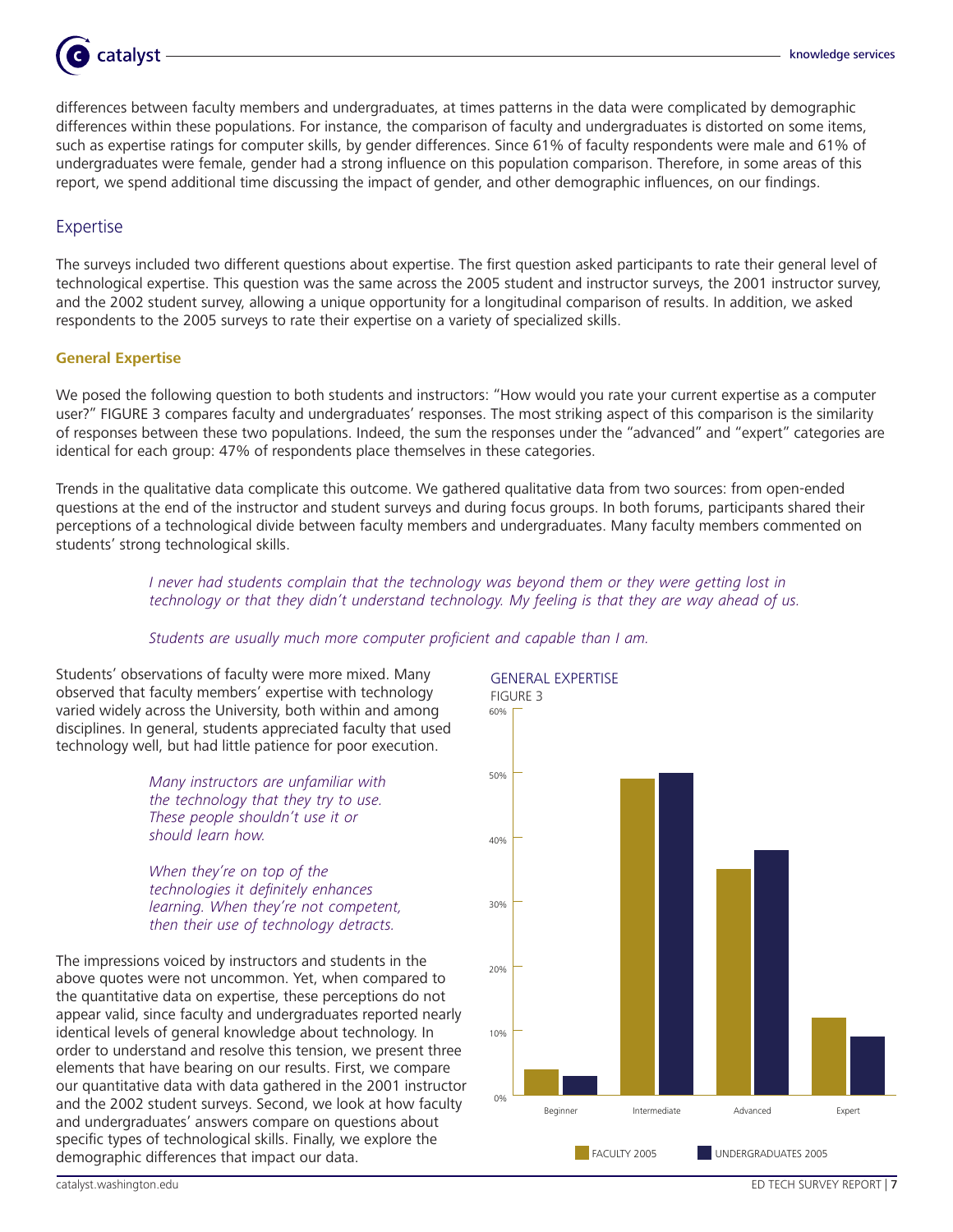

# **Longitudinal Comparison**

catalyst

A longitudinal analysis of survey data demonstrates that the similarities found in the 2005 data between faculty members and undergraduates are not unique; a similar pattern existed within the data from the 2001 and 2002 surveys (see FIGURES 4 and 5).



Over the past few years, self-reported expertise has increased at a similar rate for both faculty members and undergraduates. FIGURE 4 shows a 5% increase in the number of undergraduates who rated themselves as advanced or expert in 2005, as compared to 2002. Similarly, FIGURE 5 shows an 8% increase in the number of faculty members who rated themselves as advanced or expert in 2005, as compared to 2001. The extra year of separation between the two instructor surveys likely accounts for the larger gain. Overall, the expertise numbers from 2005 show consistent patterns with the expertise patterns from 2001 and 2002. While undergraduates in 2002 do rate themselves slightly higher than faculty in 2001, 42% at advanced/expert for undergraduates compared to 39% for faculty, most of this difference can be accounted for by the time delay between the 2001 and 2002 surveys.

#### **Categories of Expertise**

In addition to the query about general expertise, we also posed questions to 2005 instructors and students about specific areas of expertise. Both groups were asked to rate their current level of expertise on thirteen skills, ranging from critically evaluating sources from the Internet to setting up a personal computer. We used a factor analysis to group results into sets of related skills, based on the similarity of responses. This process resulted in the identification of three categories of expertise: infrastructure, production, and resources.

The first category, infrastructure, involves high-level, complex skills, such as setting up a personal computer, using basic operating systems features, and creating a Web site. Web sites belong in this category because of the many steps required in their production—individuals not only need to understand Web-authoring software, but also to obtain and maintain an account space. Production skills involve using advanced features of a software program, such as using a word processor to create a document with text and illustrations or using a database system to set up and access information. The final category, resources,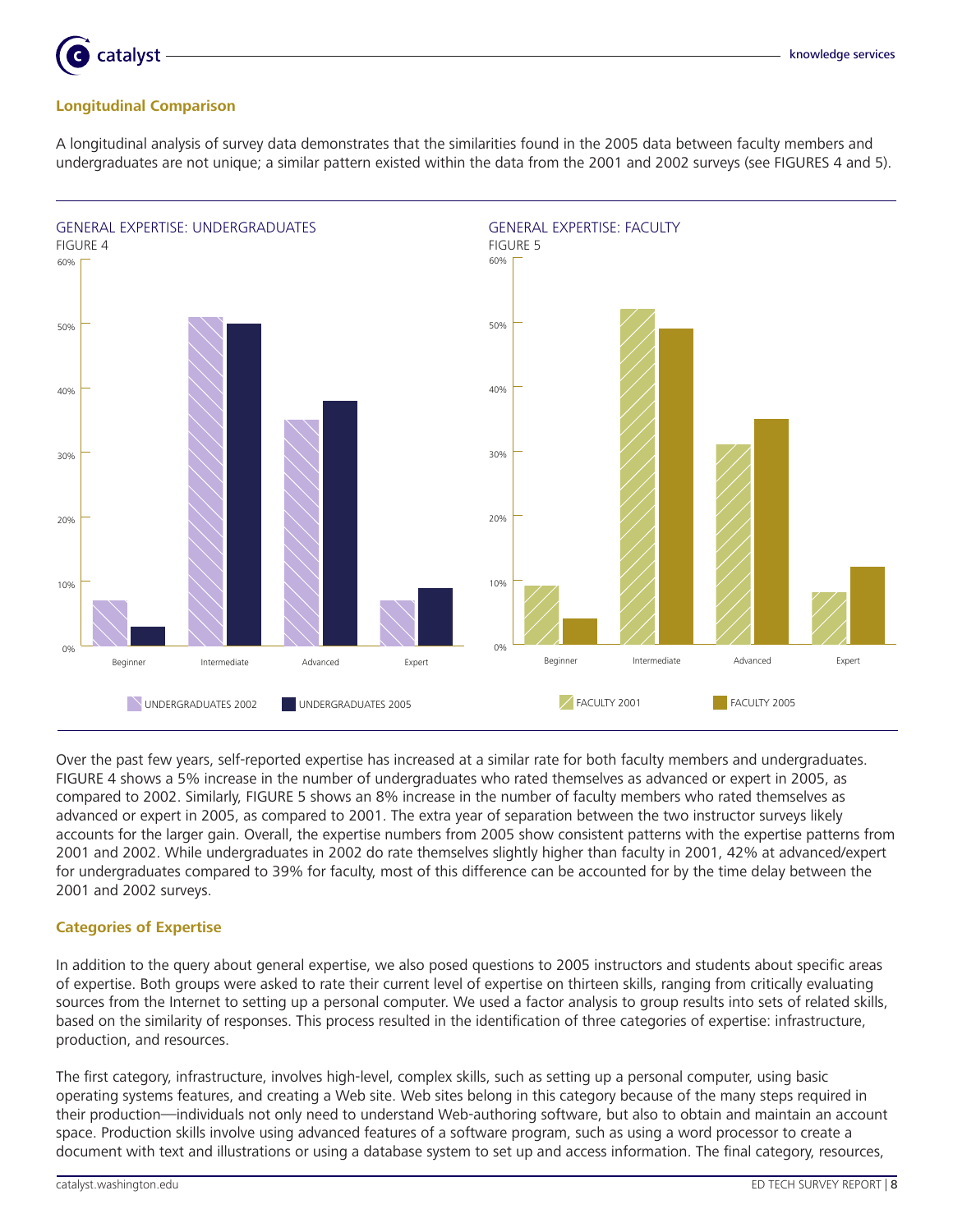

includes skills that involve using a computer to find information or to communicate with others; for example, the use of a computer to find scholarly information and resources.

#### Categories of Expertise



FIGURE 6 compares faculty and undergraduate responses across the three categories. The numbers represent the mean for each category. On the four-point scale a score of one equates to respondents averaging beginner-level expertise in a category and a score of four equates to respondents averaging expert-level expertise.

Unlike the question about general expertise, the three categories analyzed here reveal some discrepancies between faculty and undergraduates. Although the overall difference for infrastructure is statistically insignificant, with both groups averaging an intermediate-level expertise in this area, for a few individual items within this category there were significant differences between faculty and undergraduates. While neither faculty nor undergraduates measured highly on the ability to create a Web site, faculty did edge out students: 25% of faculty rated themselves as advanced or expert at this skill, as opposed to only 17% of undergraduates. The differences between these populations were more widespread within the other two categories. In general, undergraduates rated themselves higher for production and faculty rated themselves higher for resources.

When asked to rate their ability to use a word processor to create documents with text and illustrations, 67% of faculty rated themselves as advanced or expert, as compared to 71% of undergraduates. Based on qualitative data, some faculty would disagree with students' self-reported proficiency in these areas. A few faculty members noted that although most students had

basic competency with most technologies, not all students were proficient. While students made similar comments about faculty, quoted earlier, they tended to focus their critique of faculty skills on hardware management, rather than software. 

### I spend an inordinate amount of time teaching students how to use basic software (spreadsheets, word processors, et cetera).

In focus groups, faculty made frequent mention of students' enthusiasm for Internet resources, although some expressed concern that students were not finding quality information online.

## I find students can manipulate machines and search for information, but they have very underdeveloped capacities to assess critically that information, combine it into complex analyses, and think deeply.

Qualitative data supports this observation; faculty rated themselves significantly higher in resource skills than undergraduates did. Most interestingly, 55% of undergraduates rated their ability to critically evaluate information from the Internet and other sources as advanced or expert, as opposed to 67% of faculty: a 12% difference.

Looking at expertise in infrastructure, production, and resources reveals two key trends. First, both faculty and undergraduates rated themselves higher at some skills than others—both groups averaged intermediate-level skills in the infrastructure category, but advanced skills in the resources category. Additionally, significant differences exist between self-reported expertise for faculty and undergraduates within the production and resources categories.

#### **Demographic Influences**

Taking demographic considerations into account complicates issues of expertise further. The gender differences between faculty and undergraduate survey respondents had a direct influence on their patterns of response. Recall that 61% of our faculty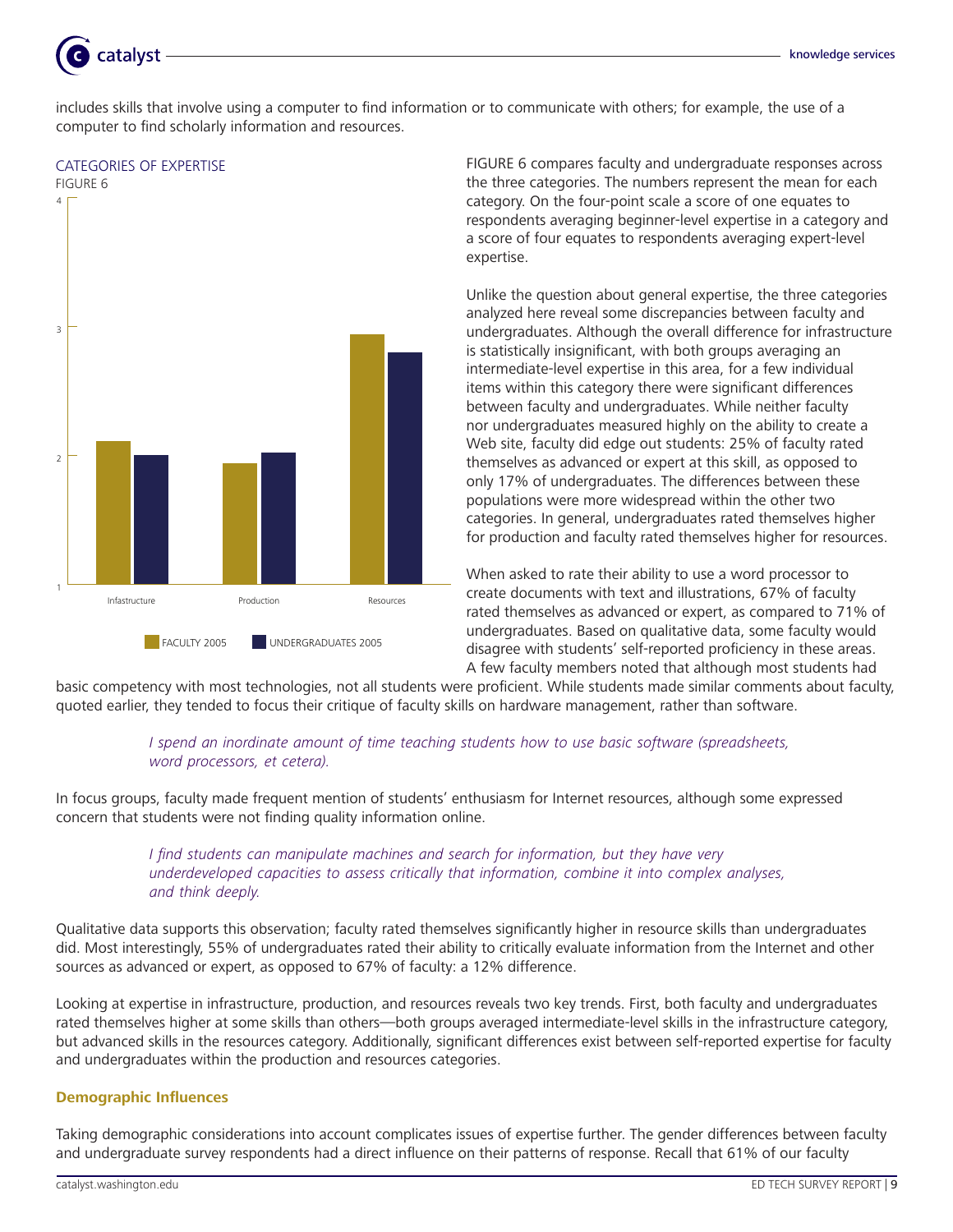

respondents were male, while 61% of undergraduate respondents were female. FIGURE 7 and FIGURE 8 break down faculty and undergraduate responses to the general expertise question by gender.

When we took gender into consideration, very different expertise patterns emerged. While undergraduate women and faculty women reported virtually identical levels of expertise, there was a substantial technological divide between undergraduate men and faculty men. When the advanced and expert categories were totaled, only 32% of undergraduate women and faculty



women placed themselves in the upper levels of the expertise spectrum. However, 56% of faculty men rated themselves as advanced or expert, along with 72% of undergraduate men. Not only do these numbers demonstrate significant differences in self-reported expertise between the genders, but they also highlight another trend that goes against conventional wisdom: the gender gap on expertise was wider for undergraduates than it was for faculty members.

Some of the reasons that faculty women were closer to faculty men in self-reported expertise may involve differences in age within the faculty population. While the average age for undergraduate women and undergraduate men was the same, faculty women are, on average, three years younger than faculty men. Our analysis reveals a negative correlation between age and expertise—the younger respondents rated their expertise higher.

Similar demographic influences were also apparent within the three categories of expertise, although they were more prominent within particular categories than others. Men dramatically outpaced women in infrastructure, with the mean for undergraduate men at 2.56, for faculty men at 2.26, and undergraduate and faculty women at 1.64. Thus, women averaged between beginner and intermediate in this category, while men fell between intermediate and advanced. However, the gap narrowed for production and disappeared for resources.

We began this section with a comparison of faculty and undergraduates' general expertise rating. We noted that discrepancies in qualitative and quantitative data surround this expertise comparison: quantitative data placed the two groups on par in terms of technological proficiency, while qualitative data suggested that undergraduates' technological skills may outpace those of faculty members. Longitudinal data showed similar expertise levels between faculty and undergraduates, but looking at specific categories of expertise revealed important differences between these groups in their arenas of knowledge. The gender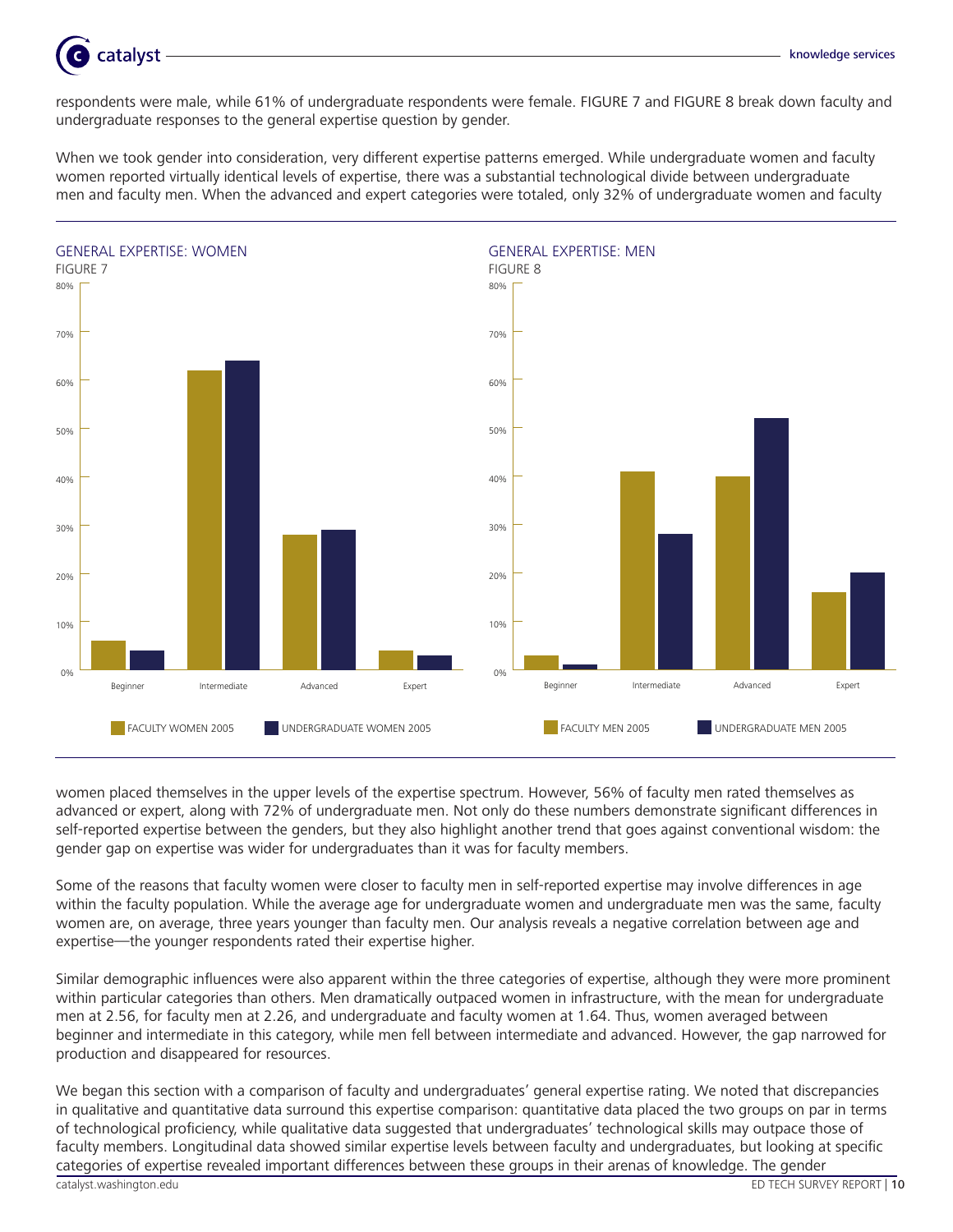

differences discussed above further complicated the issue and raised important questions: Are the patterns revealed here differences in actual skill or perceived skill? Are these gender differences consistent throughout the survey? While our instruments are not adequate to answer the first question, we will continue to investigate the second question throughout the remainder of this report.

# Technology Use

The instructor and student surveys included two different types of questions about technology use. The first asked participants to select from a long list of technologies the ones that they use and indicate their frequency of use. The second type of question focused on participants' use of various general-access technology facilities and services, such as computer labs and the Center for Teaching, Learning, and Technology.

### **General Technology Use**

In our analysis, we focus on the range of technologies undergraduates and faculty members use for their learning or instruction, rather than on how often they employ particular technologies. In order to identify the most widely used technologies on campus, we used the following method. First, we identified twenty-four technologies that were included on both surveys and tallied their overall use across all populations: undergraduates, graduate students, faculty members, teaching assistants, and others. Next, we divided this list into four equal parts, generating four tiers of technology, each containing six items. FIGURE 9 presents the four tiers, along with the percentage of users for each technology.

It is not surprising that more conventional technologies, such as word-processing software and desktop and laptop computers, are firmly established in the first tier. The technologies in the second tier indicate the most influential emergent technologies at this University. The clustering of graphics software, digital cameras, and Web-authoring software at the cusp between the first

| <b>TECHNOLOGY</b>          | <b>PERCENTAGE</b> | <b>TECHNOLOGY</b>                  | <b>PERCENTAGE</b> |
|----------------------------|-------------------|------------------------------------|-------------------|
| <b>Tier 1</b>              |                   | <b>Tier 3</b>                      |                   |
| Word-processing software   | 94%               | Digital music player               | 17%               |
| Desktop computer           | 87%               | Cell phone for text messaging      | 14%               |
| Spreadsheet software       | 82%               | Video-editing software             | 14%               |
| Presentation software      | 75%               | Web-based file storage             | 13%               |
| Laptop computer            | 75%               | Peer-to-peer file sharing software | 11%               |
| Graphics software          | 49%               | Audio-editing software             | 9%                |
| Tier 2                     |                   | <b>Tier 4</b>                      |                   |
| Digital camera             | 43%               | Online music store                 | 8%                |
| Web-authoring software     | 32%               | Collaborative Web-editing software | 8%                |
| Database software          | 31%               | Social/collaborative services      | 8%                |
| Instant messaging          | 24%               | <b>Tablet PC</b>                   | 7%                |
| Personal digital assistant | 19%               | Cell phone for Web surfing         | 5%                |
| Web-based journals         | 18%               | RSS readers                        | 5%                |

Educational Technologies FIGURE 9

and second tiers indicates significant use of visual elements and format- to support instruction and learning. After generating the four tiers above, we used them to compare levels of technology use across different populations. FIGURE 10 compares undergraduates and faculty members, based on the total numbers of technology that they used from each tier: a rating of one indicates that, on average, respondents used one of the six technologies in that tier; a rating of four indicates that, on average, respondents used four of the six technologies in that tier.

While faculty outpaced undergraduates on the use of Tier 1 and Tier 2 technologies, those that are more established at the University, undergraduates used more technologies in Tier 3 and Tier 4. Overall, undergraduates were more likely to employ a wider array of technologies for course activities, while faculty tended to favor fewer, more established, technologies.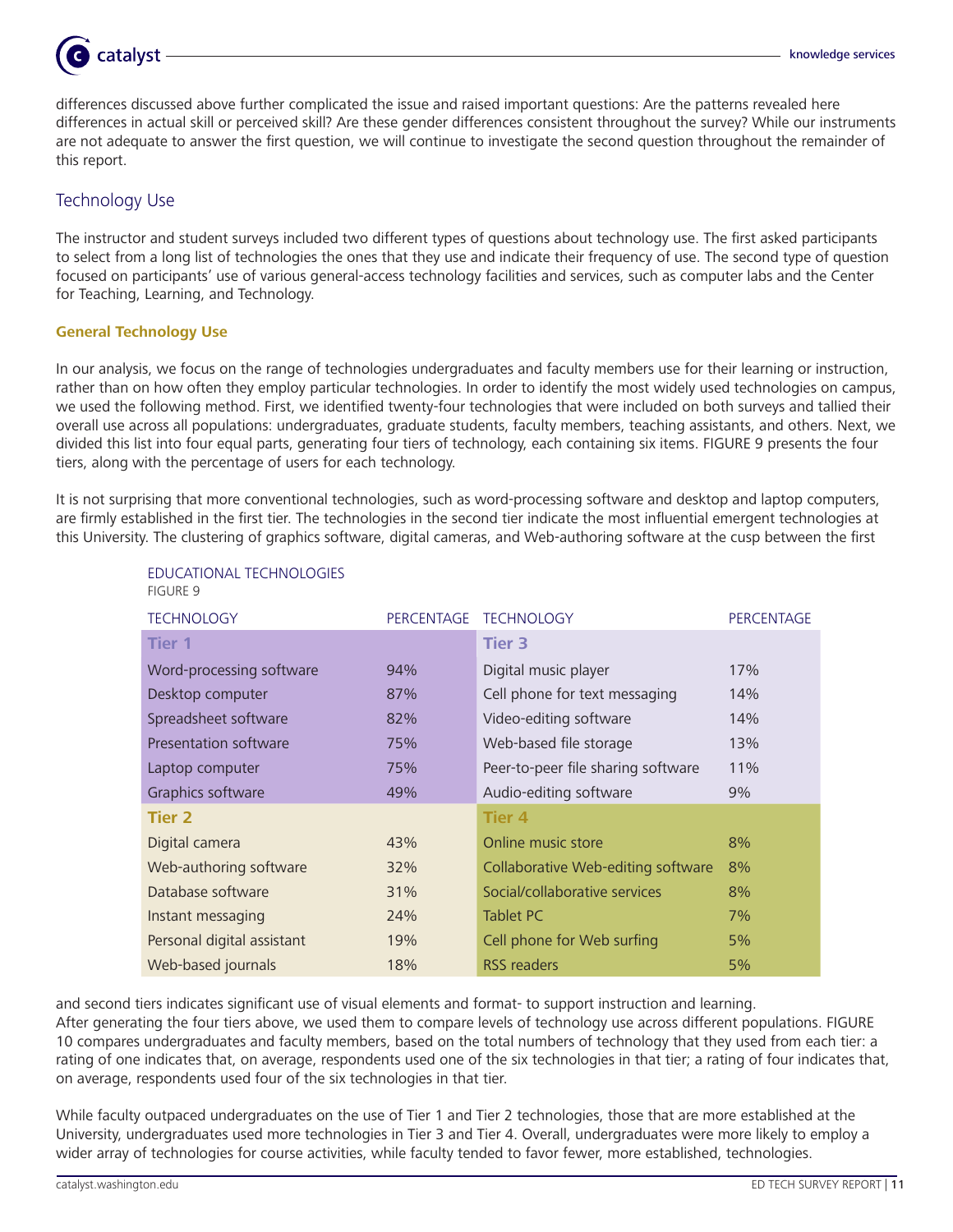

#### **Demographic Influences**

As with expertise, demographic influences impacted data on technology use. FIGURE 11 and FIGURE 12 compare the use of technologies in each tier by group (undergraduates vs. faculty) and gender.

Several significant patterns emerge from this comparison. Most importantly, similar to the data on expertise, the number of different technologies used by men was larger than the number used by women: men's ratings were higher than women's for the top two tiers—representing conventional technologies and the most widely-used emergent technologies. Once again, there was a wider gap between undergraduate men and women in the use of these technologies than appeared for faculty men and women.

When we examine Tier 3 and Tier 4 technologies the landscape changes. For these technologies, group membership (faculty or student) had more impact than gender in determining use, although gender still had some influence. Undergraduate women used more technologies in the final two tiers than were used by faculty men, with faculty women using these technologies the least. The data suggest that gender differences in technology use are more pronounced for conventional, established technologies than they are for newer technologies.

Technology Use





catalyst.washington.edu entry and the catalyst.washington.edu ED TECH SURVEY REPORT | 12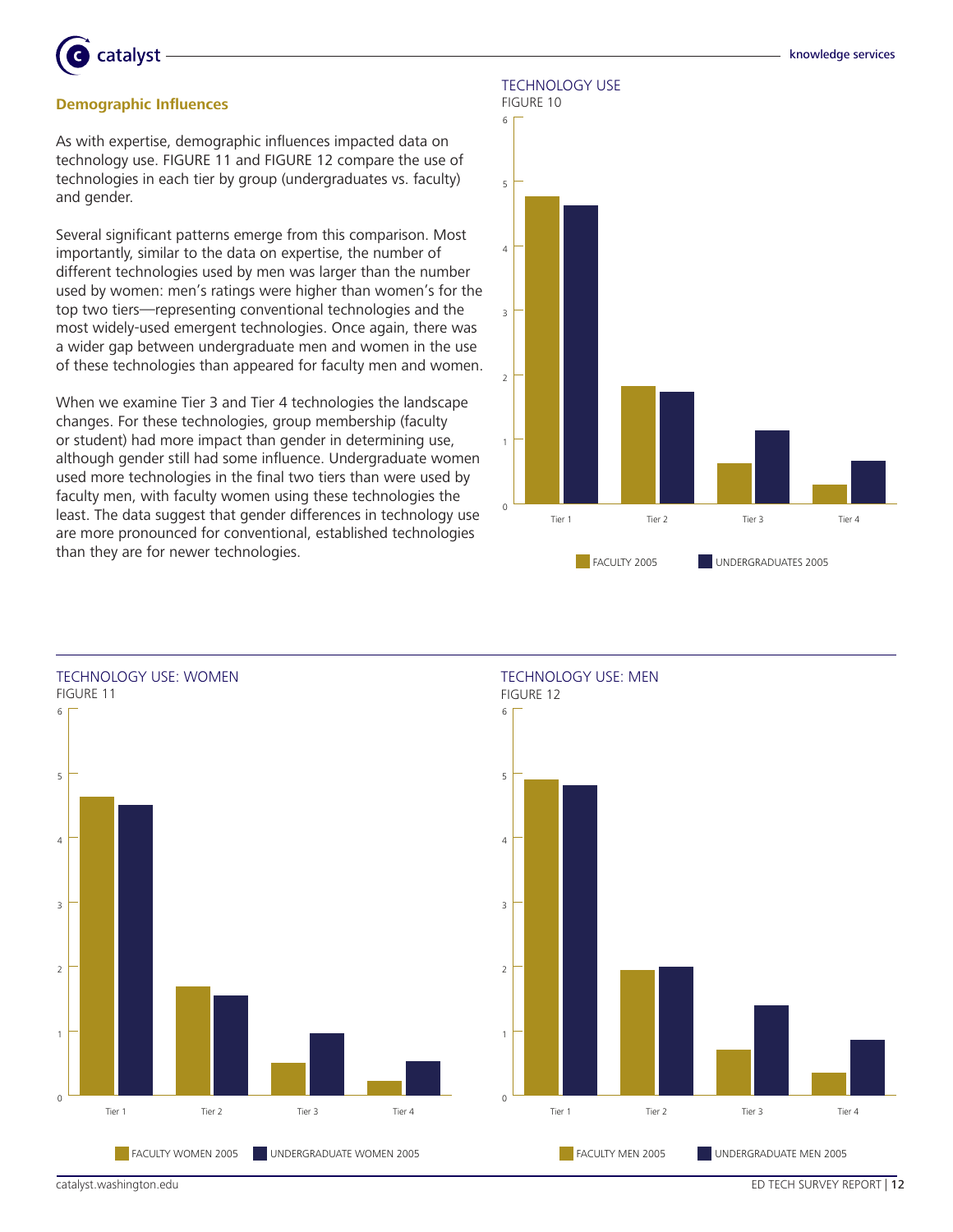

This pattern further complicates our data on technological expertise. All of the technology-specific expertise questions in the surveys focused on Tier 1 and Tier 2 technologies. It is possible that undergraduate women would be more likely to bridge the gender gap on questions about Tier 3 and Tier 4 technologies. The implications of these trends are significant for the University community. Using established educational technology in courses may privilege undergraduate men. To combat this tendency, faculty should be sure to provide explicit instruction for all technology skills required of undergraduates in their courses.

#### **Use of Technology Facilities and Services**

In addition to asking questions about the use of different technologies, we also asked students questions about their use of computer labs and other general-access technology facilities and services. Undergraduate responses indicated that they frequented several types of labs on a regular basis: 75% used general-access labs, 47% used departmental labs, and 77% used library labs. The most common reasons given for using the labs were their convenient locations and hours. During focus groups, both faculty and students expressed high praise for the resources available in campus computing centers. According to one faculty member, quality labs allowed for more technological options in courses.

> No longer is there any "I can't get access to a computer" or "there's a long line at the computer lab" or "I couldn't print it" or "we didn't have the right software." They're [labs] everywhere, they're all over the place, they're readily available, and they're economical to use. So I can freely give assignments and have projects and homework that require a computer now and students can go and do them. The technical help is good; they can get help in the labs.

A student expressed a similar opinion, while also emphasizing the value of convenience.

I have actually really enjoyed all the computer labs available on campus, like the fast Internet connection, being able to go to almost any building and there's a technology resource available. Like Odegaard, having it open 24 hours has been awesome—just knowing that at any time I could go there and do my stuff.

The qualitative data gathered from instructors also calls attention to the value of The Center for Teaching, Learning, and Technology, where Catalyst Web Tools are developed and supported. Although there were no direct questions about Catalyst on the survey, faculty members mentioned Catalyst frequently in focus groups and in their general comments at the end of the survey. Overall, faculty made 132 unprompted mentions of Catalyst. Of these, 104 were positive, 18 were negative, and 10 were neutral. The few negative comments focused on challenges encountered with a particular tool, advanced users' preferences to do things on their own, and concerns that Catalyst tools did not adequately meet all needs on campus. Positive comments included the usefulness of particular tools, the value of the training and support offered by Catalyst, the benefit of being able to learn at one's own pace and pick up new tools and new skills over time, and the ability to use Catalyst tools both within and outside of a course context. Most faculty members who made comments about Catalyst focused on the support and assistance they received. The following comment is typical.

> I have been helped enormously by Catalyst. The Catalyst staff helped me put together an interactive course Web site with syllabus and course information, announcements, email discussion board, electronic submission of papers, etc… Catalyst also helped me create a personal Web site.

Data on the use of particular technologies and general-access facilities and services indicate that a large number of faculty and undergraduates are taking advantage of the resources available to them at the University. It emphasizes the quality support that we currently offer at the University of Washington, but also allows us to envision new dimensions to that support that will be necessary in the future as different technologies become more widely used at the University. We discuss some of these emerging trends more fully later in this report.

# Perspectives on Technology

The instructor and the student surveys posed a series of questions about technology goals. One of these questions began with "The UW should…" and then asked respondents to rate their level of agreement with the various phrases that completed the sentence. For example, "The UW should require all courses at the UW to have a course Web site." A comparison of faculty members and undergraduates' desired goals demonstrates the different priorities held by each group.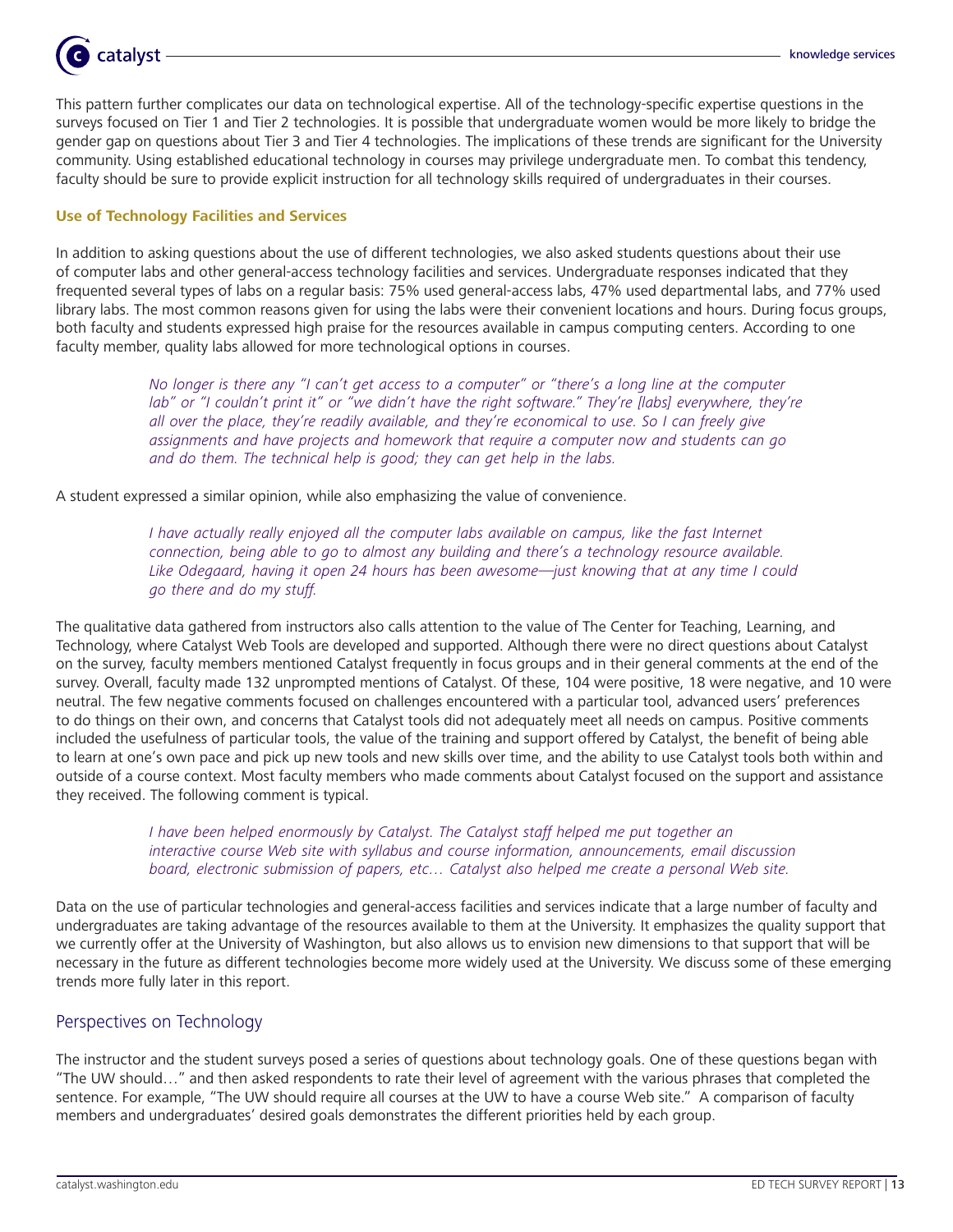

#### **Undergraduate Students**

When asked what the University should do in the future, an overwhelming majority of undergraduates prioritized developing and enhancing online information. On the student survey, 80% of undergraduate students expressed some level of agreement with a statement about required course Web sites (quoted above). FIGURE 13 graphs student response to this question on a five-point scale.

In focus groups, student responses highlighted a desire for improvements to Web-based resources. At the end of each session we asked students to look towards the future: "Dream a little dream! If you could do anything you wanted with technology to support your learning what would it be?" Most students' dreams were quite practical and had immediate short-term benefits: they asked for access to specific tools, for basic course information to be available online, and similar technological resources. While one student wanted video-



conferencing with her peers in Asia, most students' dreams stayed close to home. One student's response summarized a sentiment voiced by many of his peers:



Something that would help support my learning would be having more information about a course online, especially requiring professors to put a syllabus on a Web site. It would be nice to look on the teacher's Web site and see all the

assignments. That would be fantastic.

Another student expressed the same view in a manner that echoed the phrasing of our survey question, "I think every course should have a home page on the Web." Whether prompted by a direct question on the survey or asked to think generally about their goals and desires, undergraduates gave online resources high priority.

The results from the 2002 student survey demonstrated a similar pattern. In 2002, students were given several versions of the student survey; different versions asked differed questions. Approximately half of the undergraduates surveyed that year were asked to respond to goal-oriented questions, including a statement about requiring course Web sites. FIGURE 14 compares responses from undergraduates in 2002 and 2005. As you can see, undergraduates' opinions on this issue have not changed: they expressed a strong desire for required course Web sites in 2002 and they continued to articulate that desire in 2005.

While 2005 undergraduate students responded to the survey question about requiring course Web sites in a manner virtually identical to their 2002 counterparts, 2005 undergraduates and faculty members had very different opinions on this issue. FIGURE 15 compares faculty and undergraduate responses. While 54% of undergraduate students strongly agreed with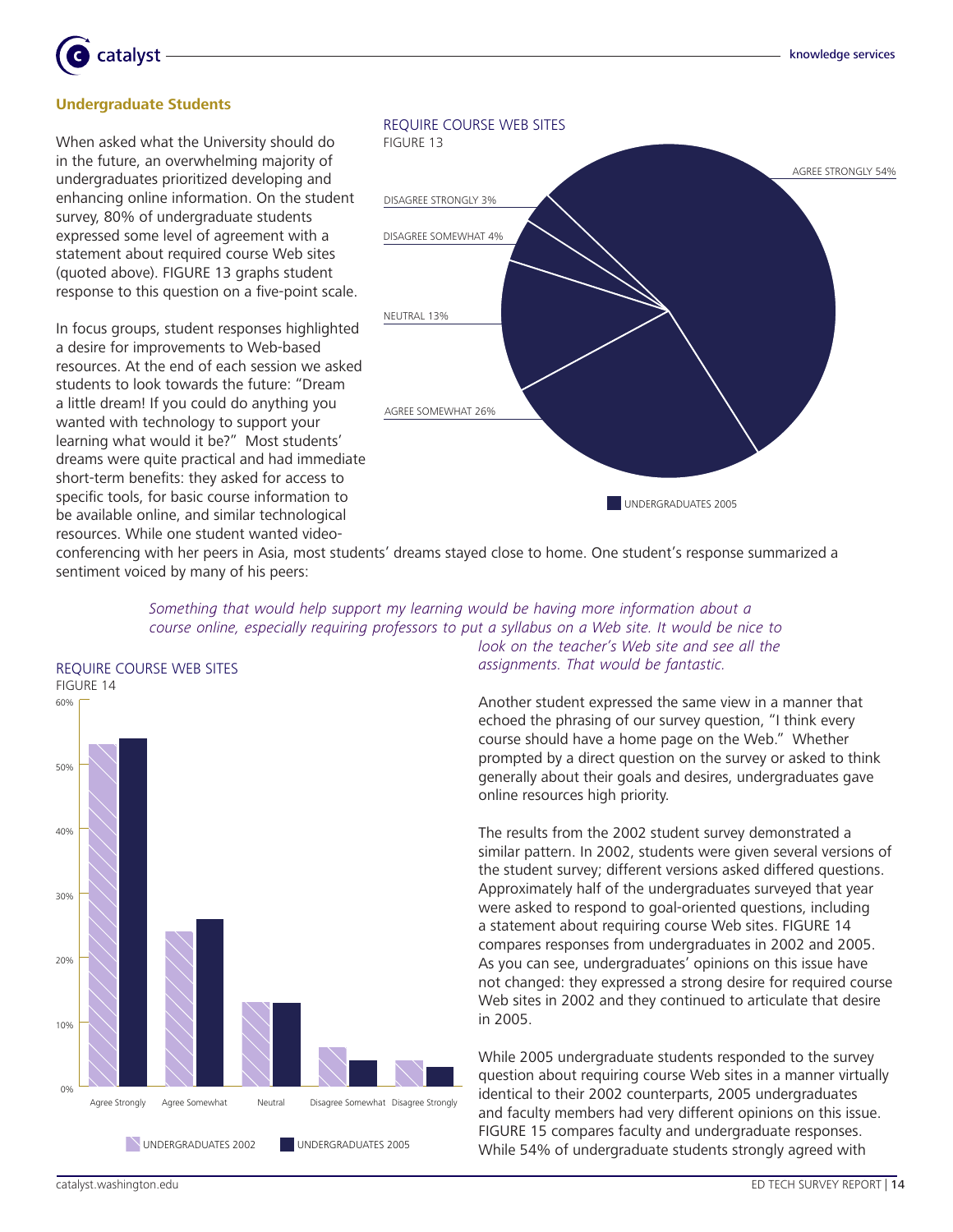

this statement, only 9% of faculty members agreed. Faculty members were not merely neutral; 49% selected "disagree somewhat" or "disagree strongly." The divergent opinions of faculty members and undergraduate students on this issue represent the widest divide between these two populations on any item surveyed.

Another question asked on both the 2005 instructor and student surveys focused specifically on types of online resources. It asked both groups to rate the importance of various components of course Web sites. According to undergraduate students, the most important items included course syllabi, lecture notes, and problem sets or exercises: for faculty, the top three items were course syllabi, course reserves/archives, and problem sets or exercises. While faculty and students agreed on two out of three items, the option of putting lecture notes online was another issue that divided these two groups. FIGURE 16 compares responses for this item.

In focus groups and the open-ended question at the end of the survey, students and instructors voiced different perspectives on lecture notes. Instructors were concerned that students would be less likely to attend class if lecture notes were available online. Students expressed that having access to lecture notes helped them study and better understand course information. According to one instructor, lecture notes and other types of online information had an impact that extended beyond whether or not students attended class sessions.



#### Require Course Web Sites



In many ways, technology has helped the student do less and less and made the instructor do more. Spoon-feeding them a Web-posted, day-to-day course syllabi can easily hamper the ability to pursue interesting issues that spontaneously come up. Too many students are no longer comfortable if it isn't all laid out beforehand in black and white (better if it is flashy). Not a good formula for effective education.

Qualitative data from students counters these concerns with descriptions of what can be gained from having online access to course materials.

> Some people have different learning styles. If you are in a big lecture hall you don't want to sit there the whole time and jot down everything the teacher says, because you don't get everything as well. If you sit and actually listen, you get a lot more of it. And then you could get the notes later [online].

The two opposing perspectives evident in these quotes demonstrate the complexity of this issue. While faculty and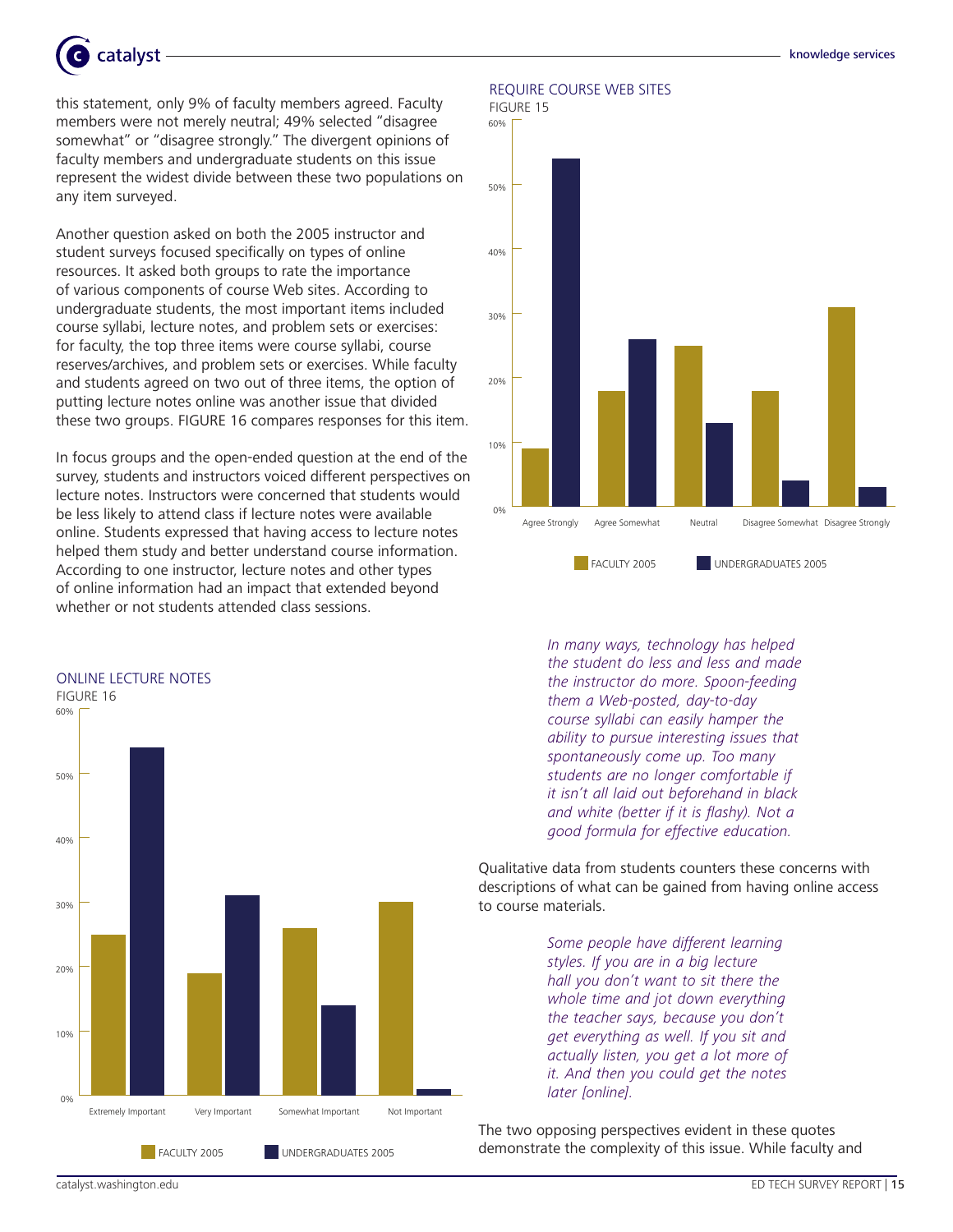# catalyst

undergraduates have different opinions on what should be required for the University, it is clear from their comments that both groups have given considerable thought to the impacts, both positive and negative, that online information has on teaching and learning.

#### **Faculty Members**

Undergraduates' desire for more online course resources was consistent with larger trends in the data. In general, undergraduate students looked to faculty members to provide them with additional support. On the other hand, faculty looked to the University to provide solutions to technological needs. For faculty members, the goal that garnered the strongest positive response was, "The UW should provide more opportunities for faculty to use technology to support their instruction." FIGURE 17 shows the distribution of responses.

Provide Opportunities to Use Technology

The quantitative data collected in the instructor survey does not provide a conclusive account of what these additional opportunities should include. However, evidence from qualitative data, from focus groups and survey comments, highlight faculty members' desire for additional technological resources in classrooms. In both venues our questions were general and open-ended.

Although we did not ask specific questions about classroom technologies in either forum, the desire for improvements in this area dominated faculty comments. All forty of the instructor focus group participants expressed some level of dissatisfaction with existing levels of classroom technology. Approximately half of the instructors that completed the survey left comments at the end. Of the comments provided, approximately 35% involved classrooms. Top concerns expressed by instructors included the



following: lack of certain technologies (such as computers with projection) in many classrooms, encounters with unreliable equipment, inconsistent technological infrastructure across campus classrooms, and frustration with "schlepping" equipment (projectors, DVD players, laptops) to and from unequipped classrooms. The quotes from instructors listed below, indicate the range of comments on this issue.

> The thing I would add is more electronically-equipped classrooms like the ones at Mary Gates Hall around campus.

The point is that we are so keen on preparing things using technology, but if the classroom does not support technology then it doesn't mean anything.

It has been a hindrance that there's no sort of standardization across the University.

Access to equipment in classrooms has a direct impact on whether or not faculty members invest the time to use technology in their courses. According to one instructor, access to a tech-equipped classroom for one quarter was not enough; instructors needed to be able to count on consistent access.

> Most lecture halls are equipped with the appropriate technology, but most small classrooms are not. If you invest the time to use technology in a 50-person class and don't know if you are going to get the same classroom every year, the significant cost of transformation may not pay off in the event that you do not get an equipped classroom again.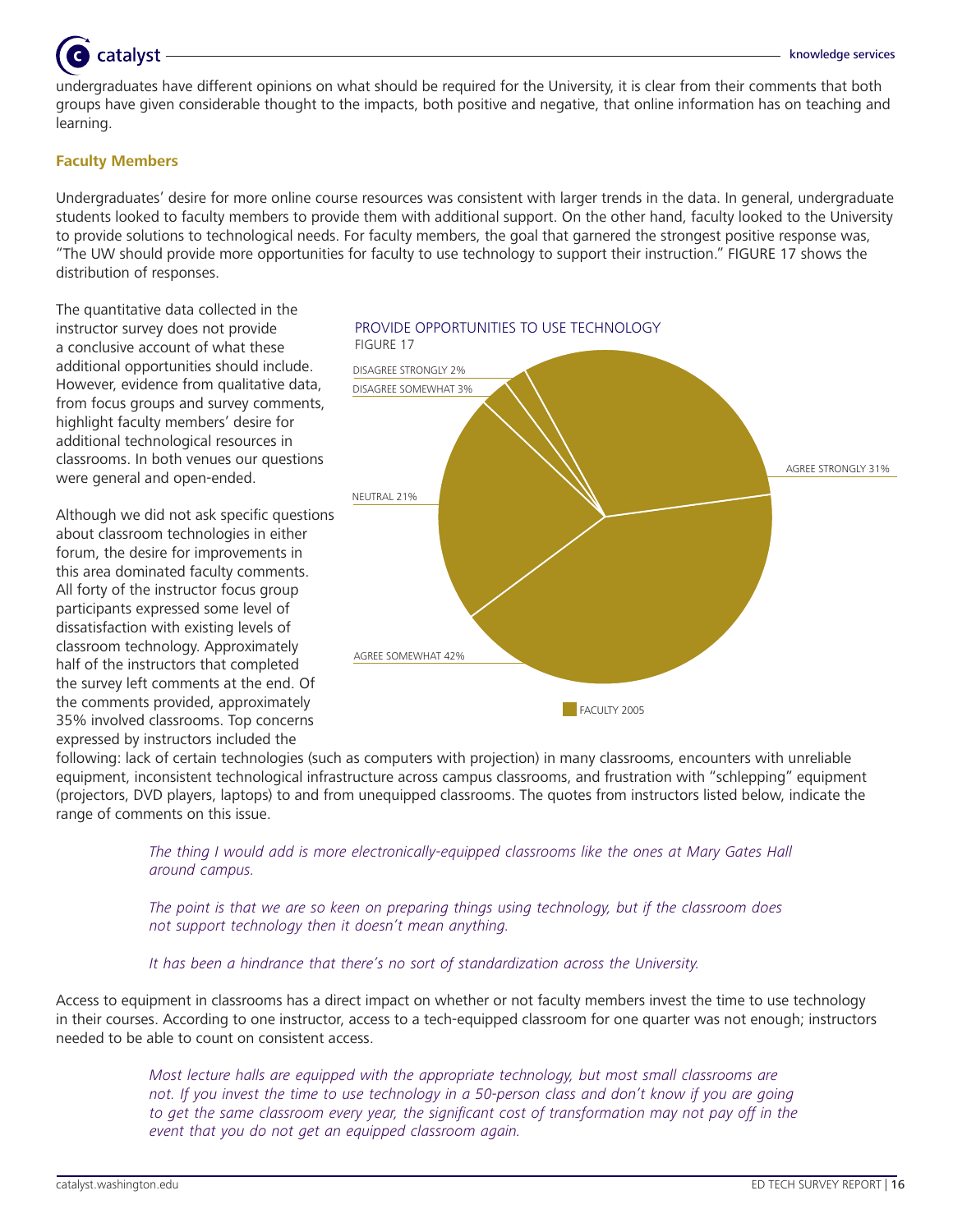

The instructor and student surveys did not ask general questions about classrooms. They did include, however, a question about the impact that various technologies had in a seminar classroom (defined as 20-30 people). We asked respondents to indicate whether or not each technology listed enhanced, detracted, or had no impact on teaching and learning. For faculty, the top three technologies that enhanced instruction in a seminar classroom were computers with projection, overhead projectors, and TV/ VCRs. Interestingly, the only item on this list that is not currently standard in classrooms of this size was the top-rated item: computers with projection. Undergraduate students also gave this item the highest ranking. FIGURE 18 compares responses. It is also important to note that no technology listed received its highest marks from faculty or undergraduates in the "detracts" column. This indicates that both groups do not tend to see technology as an impediment to educational activities.

Although undergraduates agreed with faculty members that access to technology in seminar classrooms enhanced their educational experience, they did not agree with faculty on all issues surrounding classroom technologies. Most significantly, while faculty voiced substantial complaints about unreliable classroom equipment, students complained about a different issue: the lack of technological prowess among faculty members. Student opinion on this issue is summarized by the quotes below.

# Computer with Projection





I feel like the instructors should know how to use the tool better and have to take classes! I have been in so many classes where they have NO clue how to set things up and class time is wasted.

#### What have not been so helpful [to my learning] are instructors that are unfamiliar with the tools they are using. I think instructors could use professional development support so they are confident using the technologies at their disposal and understand how their students are using technologies.

In general, undergraduate students preferred that instructors used technology in the classrooms; however, at times they found that instructors' difficulties in execution made technology more of a hindrance than an enhancement. Although faculty and students ascribed some of the current problems with classroom technologies to different sources (faulty equipment versus lack of faculty training), it is clear that both groups would benefit from seeing these patterns change. The fact that the issues surrounding access to technology in classrooms dominated the qualitative data, without prompting from the research team, demonstrates that this issue is central to the future of educational technology at the University of Washington.

#### **Demographic Influences**

Unlike expertise and technology use, demographic influences did not exert significant influences over perspectives on technology, with the exception of divisions in age. Younger respondents, particularly undergraduates, showed more interest in opportunities to use a greater variety of technologies. In particular, undergraduates expressed more interest in collaborative technologies, such as computers for small group work and online discussion spaces. Younger faculty members were more inclined to share these interests than their older counterparts. Gender differences had little consistent influence on opinions about the path the University of Washington should pursue in the future. In this area, divisions between faculty and undergraduates, driven by differences in age and experience, had the greatest influence.

The perspectives on technology shared by undergraduates and faculty members imagine a more pervasive technological environment on campus—one where more classrooms are equipped with technology and where more resources are available online. Our data suggest that if the University community were to make progress towards either or both of these goals it would have a substantial impact on teaching and learning. Faculty would be able to use more resources in their courses, try new things in the classroom, and invest time in technology without fear of their effort being wasted for future classes. Undergraduates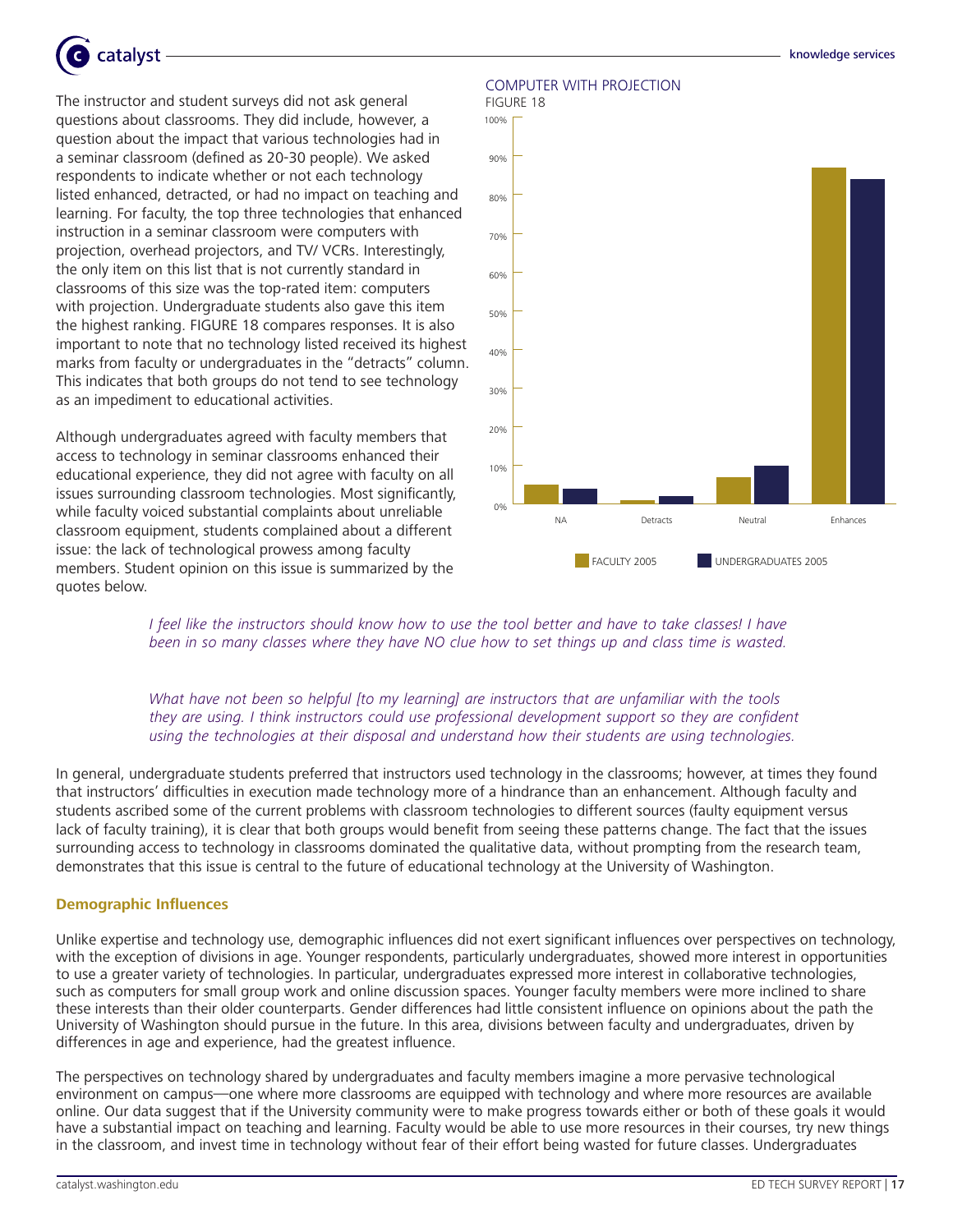

would be able to access a wider array of resources online and could use Web-based information to expand their understanding of course materials.

# Emerging Technologies

While classroom technologies and online resources represent two key areas where faculty and/or undergraduates made direct requests for improvements to the University's technological infrastructure, additional survey data pointed to other technologies that were gaining momentum at the University of Washington: laptop ownership was on the rise, interest in Web-based tools was high, and synchronous communication technologies (i.e., instant messaging) were popular as academic tools.

#### **Laptops and Wireless**

On the 2005 instructor and student surveys we asked a series of questions about laptop ownership and the use of the University's wireless network. FIGURE 19 shows the current rate of laptop ownership for undergraduates and faculty members. As the data show, the majority of our respondents in both groups own laptops. The figure also compares laptop ownership among undergraduate students who completed 2005 and 2002 surveys. There are some limitations to this data: on the 2002 survey only a half of the undergraduate



respondents were asked questions about laptops. The 2001 instructor survey did not ask about laptop ownership. Even when these limitations are taken into account, it is clear that laptop ownership is on the rise among undergraduates.

Although the majority of faculty and undergraduates reported owning laptops, most of them were not inclined to bring their laptops to class on a regular basis. FIGURE 20 presents the regularity with which both groups reported bringing their laptops to class. Qualitative data suggest two key reasons that a higher percentage of users do not use laptops in class with greater frequency: laptops are heavy and wireless access is spotty. On the surveys we also asked faculty and undergraduate laptop owners whether or not they would bring their laptops to class if wireless were available. FIGURE 21 presents their responses.

According to the data, the presence of laptops in classrooms is likely to increase dramatically with the availability of wireless access; 35% more undergraduates and 17% more faculty reported that they would bring their laptops to class sometimes, usually, or always. It is interesting that the numbers jumped more for undergraduates than they did for faculty. This discrepancy may be due to the fact that a higher percentage of faculty members are already using their laptops in class. It could also relate to discrepancies in equipment between faculty and students. While 82% of undergraduate laptop owners reported that their laptop had wireless capability, only 73% of faculty reported the same. Even though a higher percentage of faculty owned laptops, their laptops were less advanced than undergraduates' machines.

The University's strategic plan calls for wireless access across the entire Seattle campus within the next three years. Based on survey data, it appears that as more and more classrooms are equipped with wireless, more and more undergraduates and faculty will bring laptops with them to class, changing current patterns significantly. In focus groups, we asked both instructors and students to share their thoughts on the plan to bring wireless to the Seattle campus. For the most part, both groups were enthusiastic about the plan, but not without reservations--the most substantial involved concerns that wireless and wireless devices could become a distraction during class. Students expressed both benefits and drawbacks of increased wireless access in classrooms.

> The ability to get online whenever I need has a huge impact on my ability to look up study materials for class.

Having the Internet in classrooms just encourages students to tune out, browse the Internet, watch videos, or do things other than paying attention.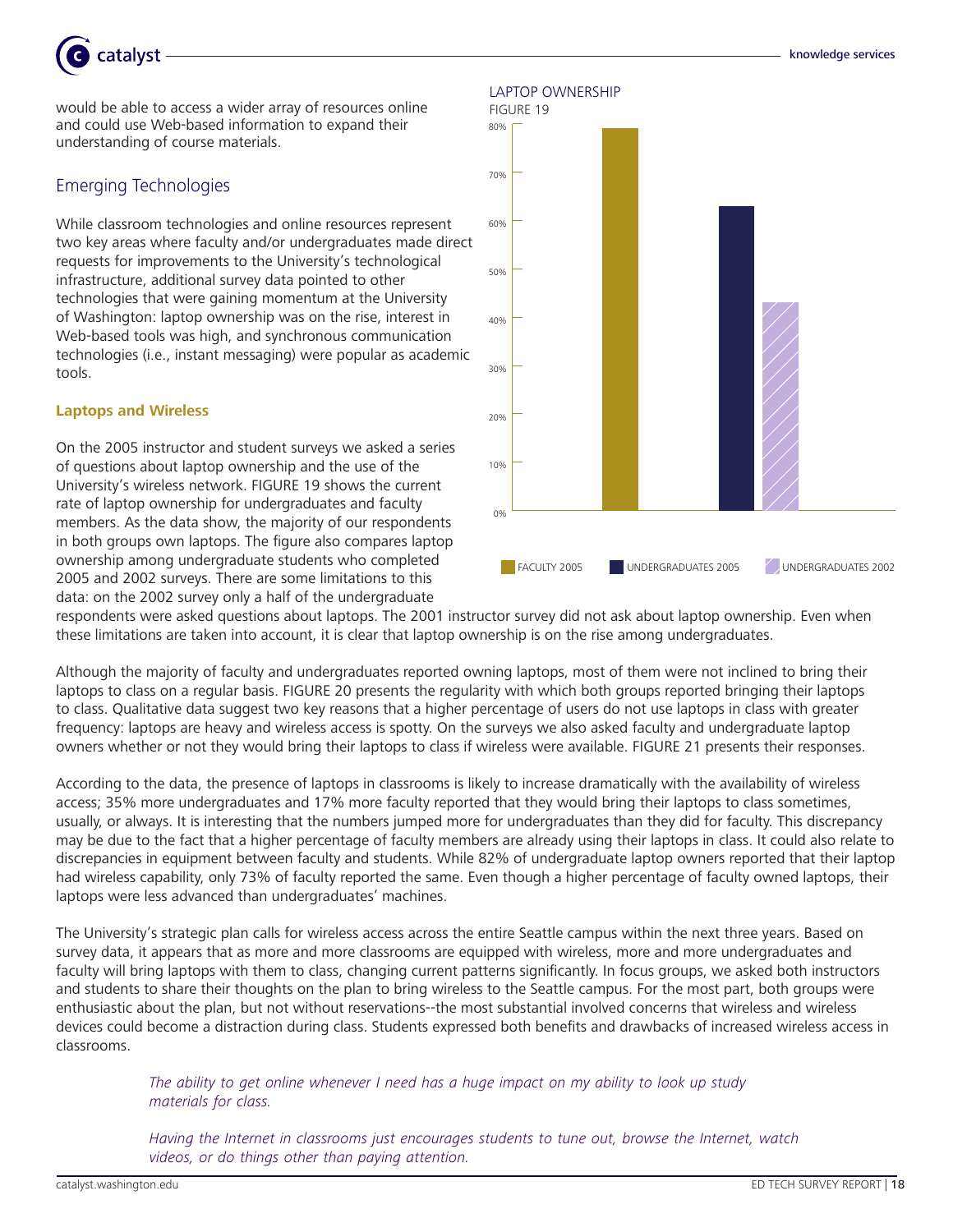

In general, students in focus groups expressed more reservations over wireless in classrooms than faculty did. While a few students said that they currently used wireless access in tech-equipped classrooms for activities such as taking collaborative notes during lectures, most were not sure how wireless could be utilized in class.

Unlike students, faculty focused their conversation about wireless on the new opportunities that such access would afford. Faculty looked forward to being able to do more group activities, to taking students outside the classroom, to easily accessing files, and to incorporating more online resources into their day-to-day class activities. Some did express concern that while wireless was a powerful tool, on its own it would not have a significant impact on future academic activities.

> My concern about a wireless policy all over campus would be that wireless would be there, but nothing that supports good teaching with wireless would be there.

A student expressed a similar point of view.

The things that will make wireless really powerful will be new applications that begin to use that connectivity to do new things.

The faculty and student opinions captured above indicate that harnessing the educative power of wireless technology takes more than making it available across campus. Educational activities need to expand to take advantage of the new opportunities made available by wireless.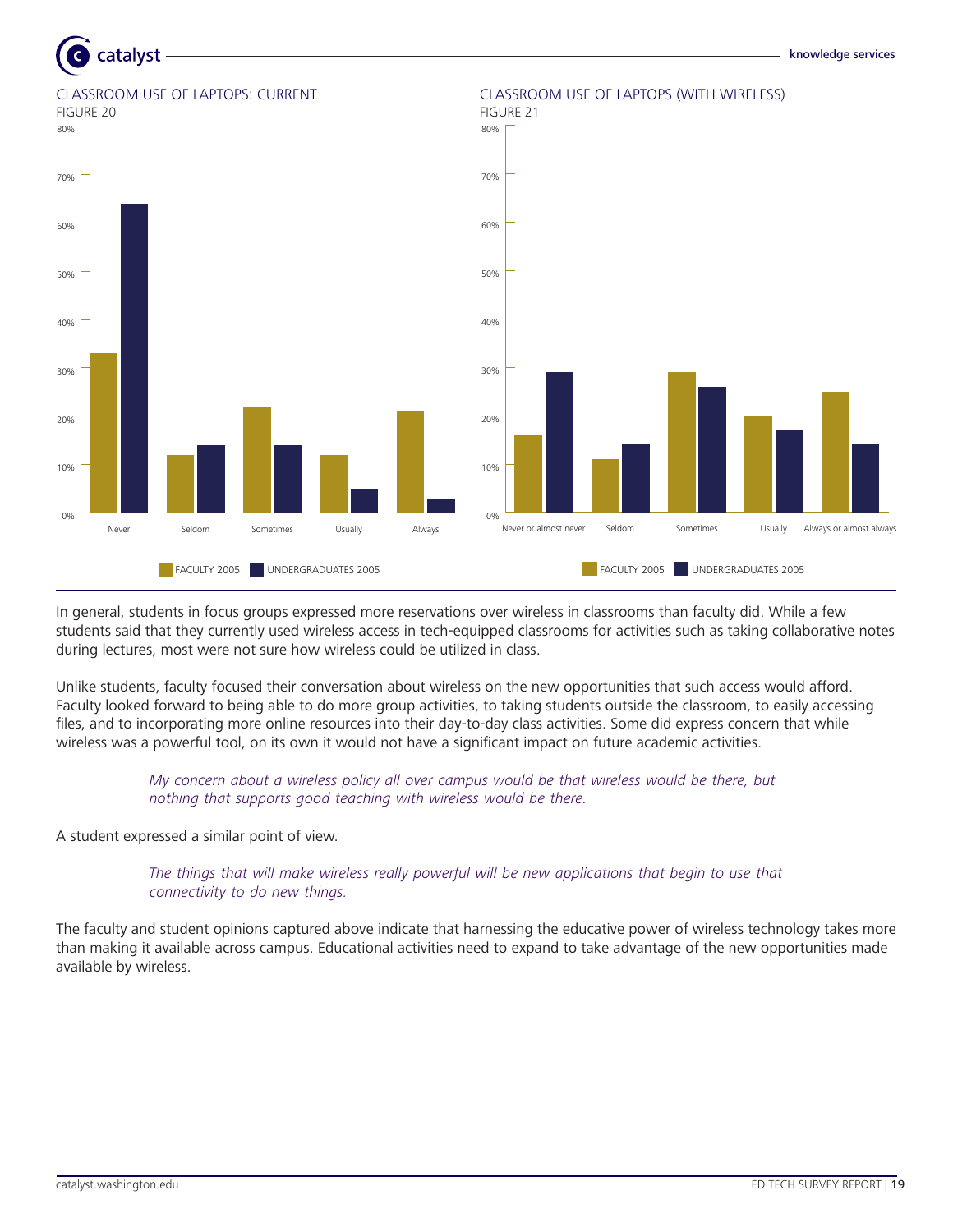

#### **Web-based Tools**

On the student survey, we listed eight different technologies and asked respondents to select the ones they would like to see instructors use in their courses. FIGURE 22 presents the four technologies that received the highest marks from undergraduates.

The technologies that received the top response rates were not surprising. More interesting was the item that received the fourth-highest marks: online portfolios for class projects. Exactly 50% of undergraduate respondents indicated that they were interested in having instructors use this tool for their courses—12% more interest than was given to streaming video. The instructor and student surveys included another question about online portfolios. Respondents were asked to indicate their level of agreement with the following statement: "The UW should provide students with guidance in building online portfolios of their work and accomplishments." FIGURE 23 graphs faculty and undergraduate response to this question.

As the graph indicates, more faculty and undergraduates agreed with this statement than disagreed or remained neutral. This indicates a strong level of interest in online portfolios within both populations. This interest, however, appears to outpace the use of this technology at the University. On the instructor survey we included online portfolios for class projects

#### Desired Course Technologies



in one of the questions for technology use: 86% of faculty indicated that they had never used this technology. We did not ask the same question on the student survey. Regardless, online portfolios appear to be a technology that captures the interest of both undergraduates and faculty members.

# Support Electronic Portfolios



Other online tools also garnered the attention of faculty and undergraduates. In addition to asking about online portfolios, we also asked both groups to express their level of agreement with the following: "The UW should encourage instructors to use Web-based tools for student discussion and collaboration." Interest in these tools was quite high: 59% of undergraduates expressed some level of agreement and 46% of faculty members shared that opinion. Neither group disagreed with this objective; although there were significant numbers who were neutral on the issue, see FIGURE 24. The numbers for these types of Web-based tools were slightly higher than the numbers for online portfolios; however, their frequency of use was also higher. On the faculty survey we asked about the use of online discussion boards: 49% of faculty indicated that they had some level of experience with this technology. We did not ask the same question on the student survey.

#### **Instant Messaging**

Instant messaging is another technology that received a high level of attention from undergraduate students. While 52% of undergraduates indicated that they used this tool, only 10% of faculty members indicated the same. However, the divide between populations in the use of this tool may not be problematic. When we asked undergraduates to indicate which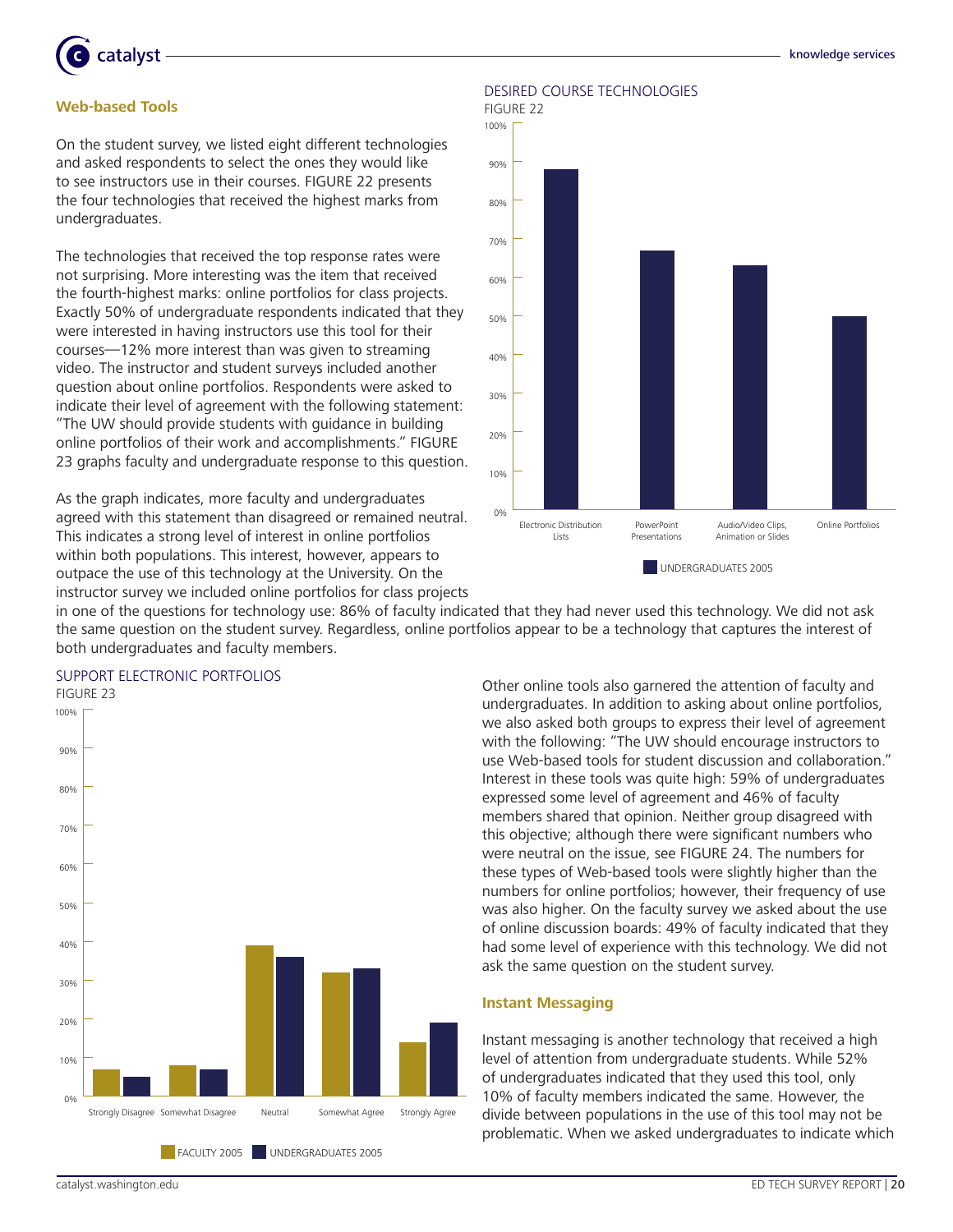

technologies they would like to see instructors use for their courses, only 26% selected instant messaging.

In summary, our comparison of expertise, technology use, and perspectives between undergraduates and faculty members identifies several key issues that are important to the future of educational technology at the University of Washington. We need to better understand and address the expertise differences that exist between faculty and undergraduates, as well as between women and men. We need to support nontraditional technologies that have gained wide acceptance on campus. Over the next few years, we need to increase our understanding of how undergraduates are putting new technologies to academic use. We also need to investigate ways to make the pervasive computing environment desired by students and faculty a reality at our University. In the final section of this report, we offer some recommendations for working towards these goals.

#### WEB-BASED TOOLS



knowledge services

# GRADUATE STUDENT and TEACHING ASSISTANT COMPARISON

# **Demographics**

Before we turn to recommendations for meeting the needs identified by our comparison of faculty and undergraduates, there is another segment of the University population that needs attention: graduate students. As discussed earlier, we divided the University of Washington's graduate student population between the student and instructor survey based on teaching status. For the purposes of reporting results, we refer to graduate students that completed the instructor survey and taught classes



as "teaching assistants" and refer to those who completed the student survey and did not teach as "graduate students."

By the numbers, 411 teaching assistants completed the instructor survey and 286 graduate students completed the student survey, for a total of 697 participants from these two groups. FIGURE 25 shows the breakdown of teaching assistants and graduate students. While the total number of graduate students and teaching assistants approaches the numbers of undergraduates and faculty members, we decided not to combine results for teaching assistants and graduate students in our analysis. There are two reasons for this decision. First, the two groups completed different surveys, which asked them to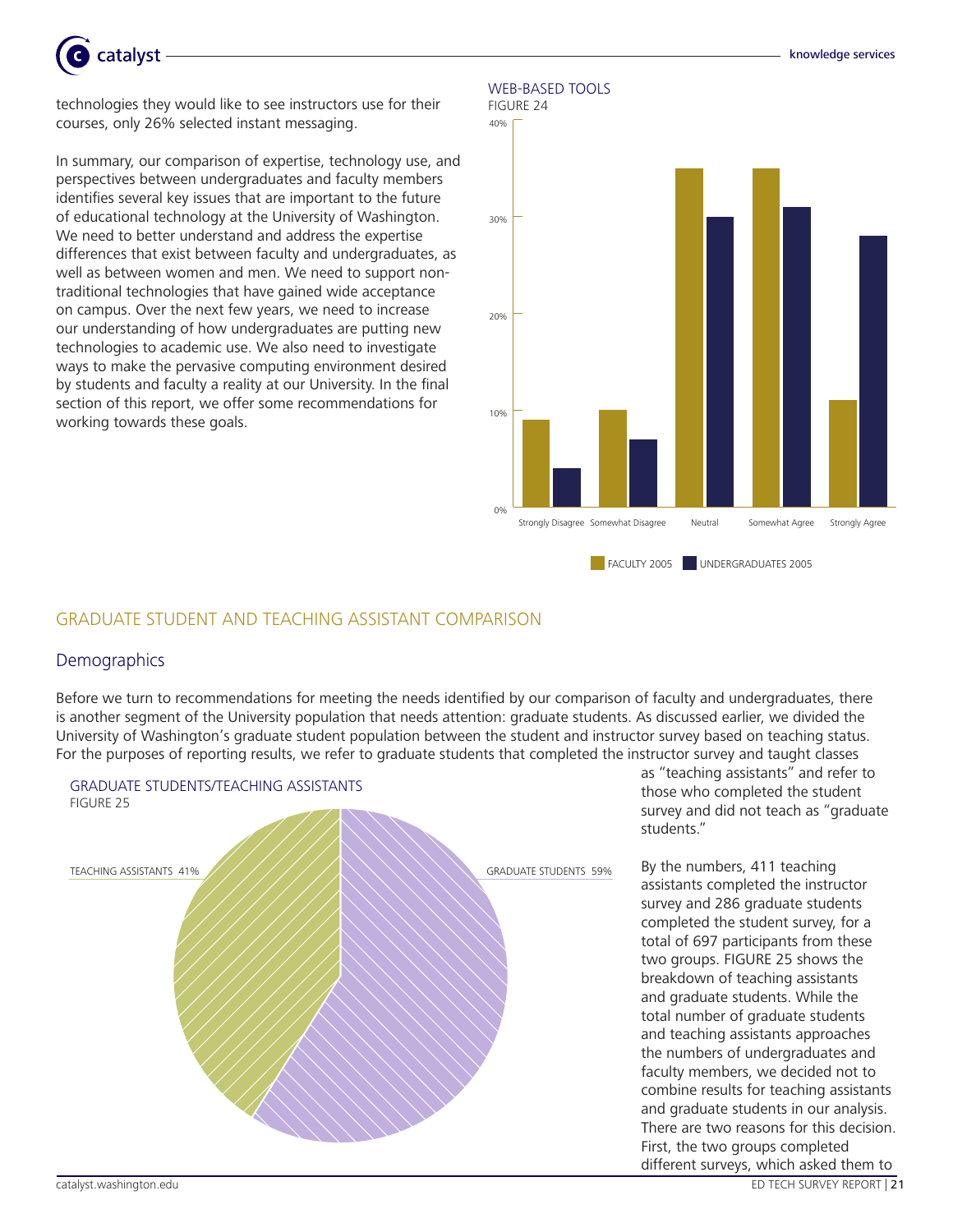

respond from particular perspectives—as an instructor or as a student. Combining results would not to be true to the context of the surveys. Second, and more significantly, there were substantial differences in how graduate students and teaching assistants responded to survey questions. In this section, we highlight and discuss these points of divergence.

Within the graduate student group, 55% of respondents were in masters programs and 45% were in doctoral programs. The average age for graduate students was 32; for teaching assistants, the average was 29. The gender breakdown for this group was 39% male and 61% female—the same ratio as undergraduates. Within the teaching assistant group, 44% were male and 56% were female. In general, data for graduate students and teaching assistants revealed similar demographic influences on technology use and expertise that we saw with faculty and undergraduates; men tended to rate their expertise more highly and to use more technologies than women did. Since these patterns parallel those discussed earlier in this report, we will not discuss them in detail in this section.

# Expertise

In general, responses for graduate students and teaching assistants fit between undergraduate and faculty responses, bridging the differences between those groups. In this report, we focus on the items where patterns in the responses did not unfold in this predictable manner. These points of interest

## General Expertise





emphasize that graduate students and teaching assistants are unique populations with unique needs.

When we compared faculty to undergraduates, we found the two populations to be remarkably similar in terms of overall expertise with technology. FIGURE 26 adds graduate students and teaching assistants to the mix. To simplify the comparison between these four groups, we only graph the sum of responses in the advanced/expert categories, rather than all points along the four-point scale. Throughout this section we simplify data in a similar manner; we call attention to key points, rather than providing comprehensive coverage.

As FIGURE 26 demonstrates, graduate students and teaching assistants are similar to each other in their responses; however, respondents from both groups rate themselves significantly higher than both undergraduates and faculty. A similar pattern emerges for the three categories of expertise. FIGURE 27 compares undergraduates, graduate students, teaching assistants, and faculty on infrastructure skills. Remember, this category focuses on hardware and complex processes. Once again, graduate students and teaching assistants rate themselves higher than undergraduates and faculty. However, the point of interest is the high rating for graduate students. A similar pattern, although less pronounced, appears with production skills (not shown), as well as with resources (shown in FIGURE 28).

In the resources category the gap between undergraduates and graduate students is even more extreme than it is for the other categories, while teaching assistants and faculty look nearly identical. Unfortunately, our data cannot fully explain the reasons for this result. The discrepancy does raise interesting questions about relative expertise levels between different groups. Do graduate students tend to have higher skills in this area? Do graduate students' high expertise ratings translate to higher levels of technology use?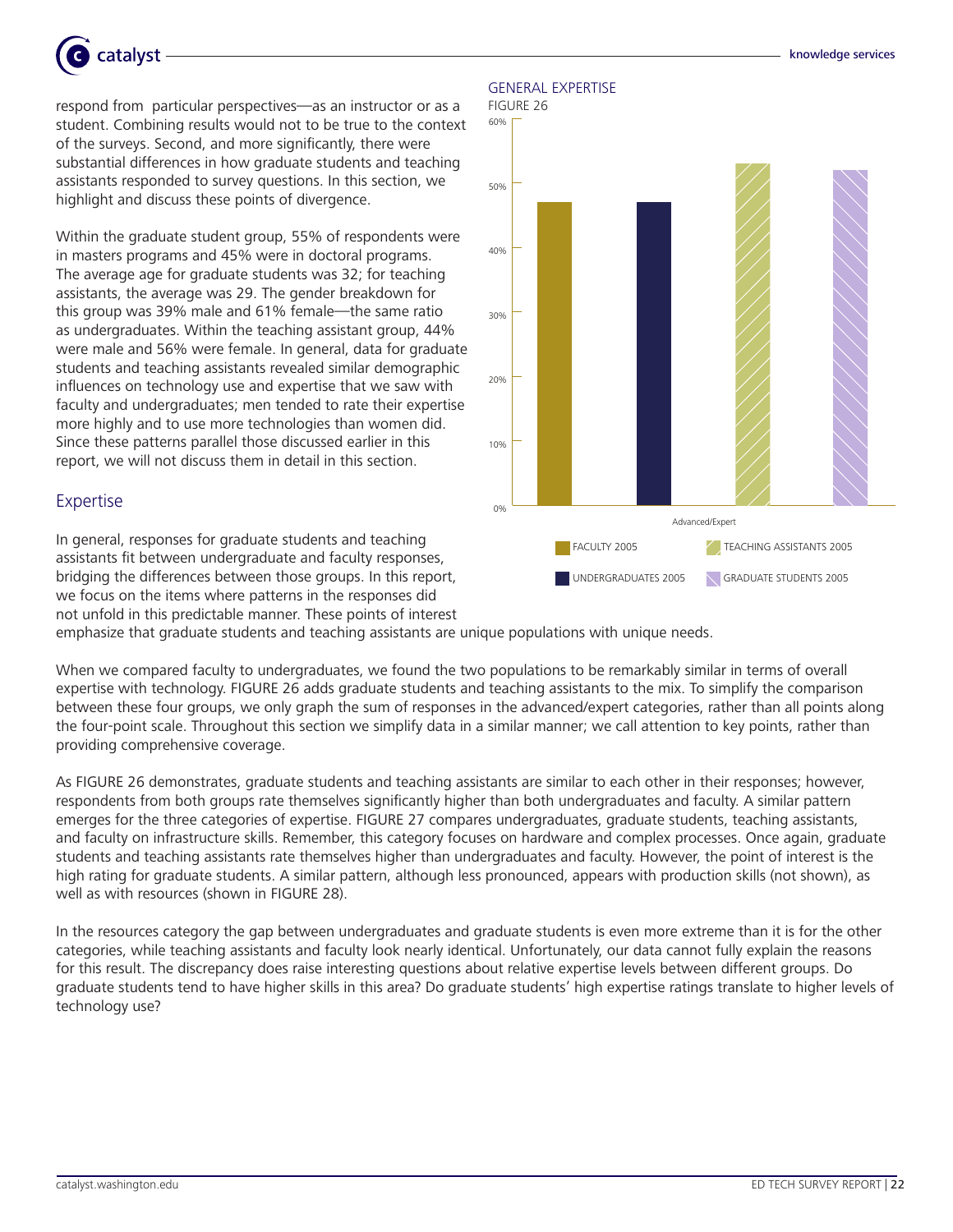



# Technology Use

The data for technology use among graduate students and teaching assistants were consistent with the patterns established in the expertise sections. In particular, this trend can be seen in a comparison of Tier 1 and Tier 2 technologies, shown in FIGURES 29 and 30. For a complete listing of the four technology tiers, see FIGURE 9.

As the data indicate, graduate students used more Tier 1 technologies, on average, than any other group. Although they dropped to the same level as undergraduates for Tier 2 technologies, their level was still relatively high. Teaching assistants, on the other hand, use substantially fewer Tier 1 and Tier 2 technologies than any other group. Their lower levels of reported use were not consistent with their relatively high expertise scores. In instructor focus groups, one participant made a comment that focused on the level of skills demonstrated by students in his doctoral program. While it is not known from the data whether or not the students in question were teaching assistants or not, his comment was consistent with the trends in survey data discussed above.

> Strangely enough I still find problems with graduate students worse than undergraduates. Perhaps it is simply that in my discipline I have graduate students who are allergic to technology and they didn't have anything to do with it. It's quite surprising to me that they won't deal with simple graphics and that kind of thing.

Since the survey question presented above focused specifically on technology used to support teaching and learning activities, it is also possible that this trend had less to do with teaching assistants' skill level and more to do with the opportunities that they have to use technology in the courses they teach. Data from other areas of the survey, in particular the use of multimedia and computer classrooms, presented the same pattern—teaching assistants were less likely to teach in these spaces than faculty. When teaching assistants did teach in high-tech classrooms, they were also less likely to make use of the technology. Since teaching assistants represent the next generation of faculty, this pattern does raise the concern that these educators may not be gaining familiarity with educational technology during their time at the University of Washington.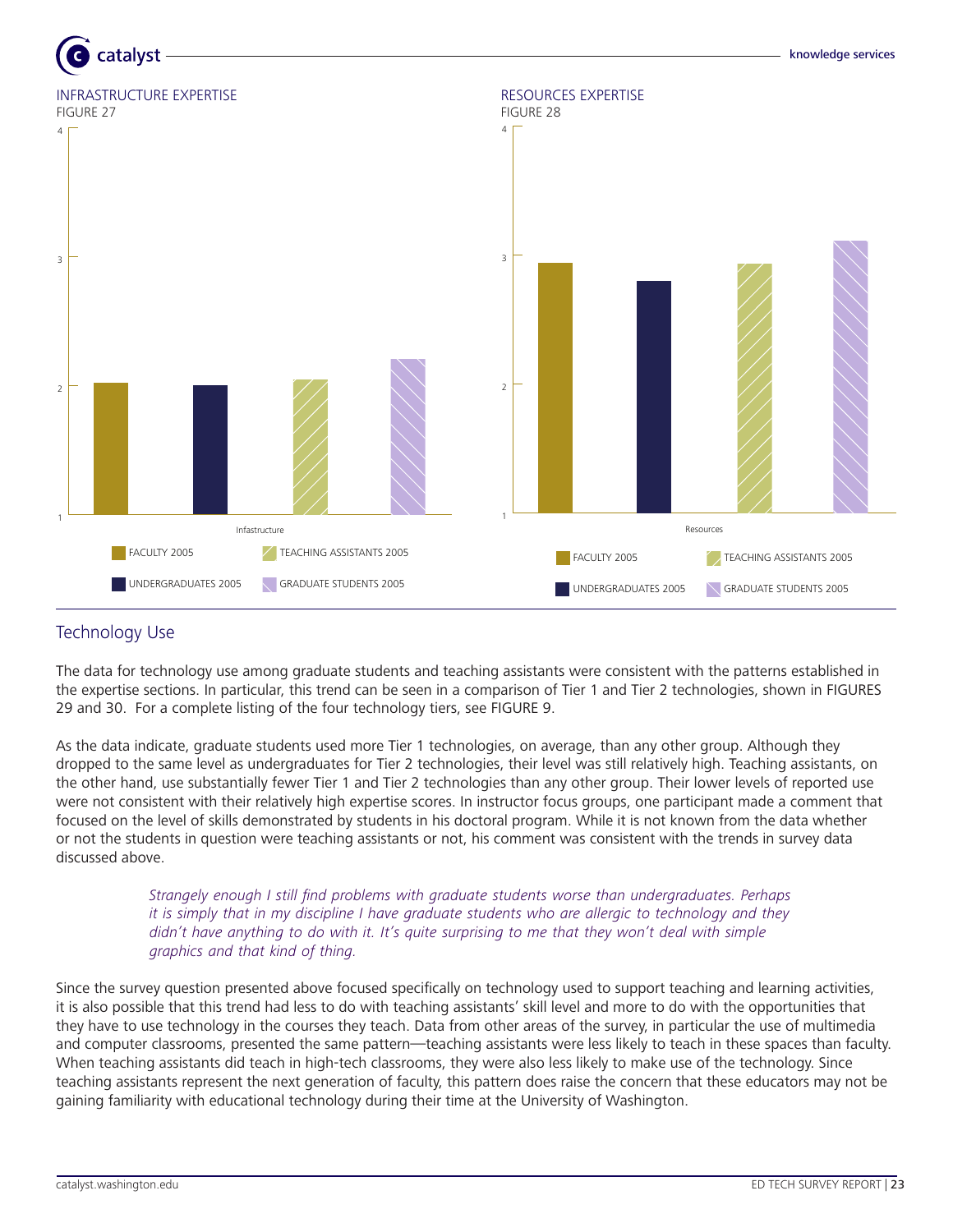



# Perspectives on Technology

Earlier in this report, we presented the technological goals that received the most support from undergraduates and faculty. Undergraduates felt that "the UW should" require course Web sites. Faculty wanted more opportunities to use technology to support their instruction; in particular they wanted better access to technology in classrooms. In this section, we present the goal that received the most support from both teaching assistants and graduate students. We also discuss graduate students and teaching assistants' opinions on the issues championed by their undergraduate and faculty counterparts.

# **Required Technologies**

According to graduate students and teaching assistants, the first technological goal that the UW should pursue is to inform students of the technologies that are required in their courses. FIGURE 31 compares agreement with this statement across populations. In FIGURE 31, the percentage that agree represent the combined total of those that marked agree somewhat or agree strongly.

This item received more support from graduate students and teaching assistants than any of the other goals listed. Although it did not occupy the top spot for undergraduates and faculty members, it did receive strong support from these groups. Therefore, graduate students and teaching assistants were not unique in desiring this type of information be shared, but were unique in this being their top concern.

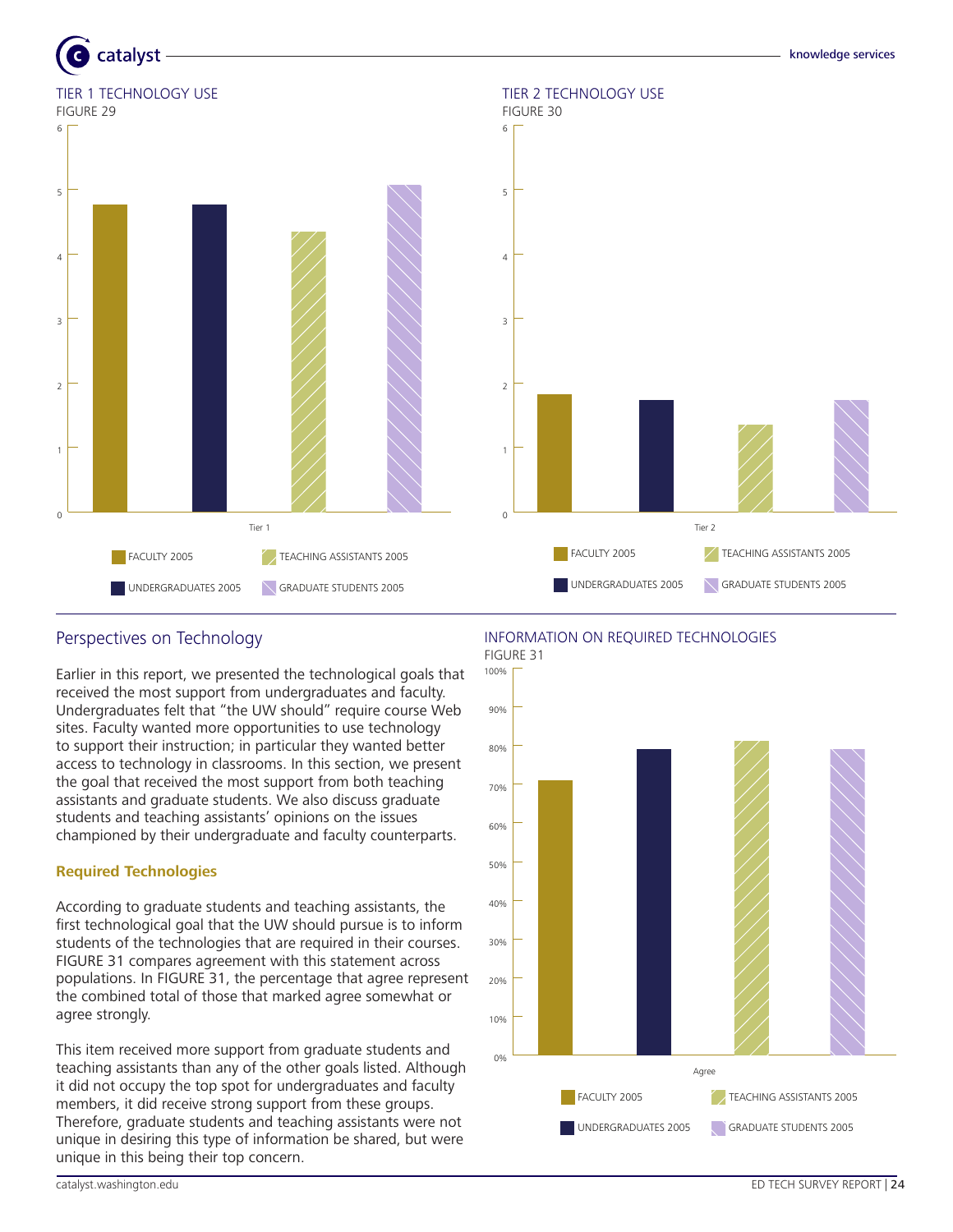



#### **Online Resources**

For undergraduates, required course Web sites were the top priority. FIGURE 32 compares levels of agreement with this goal across populations. Once again, we have simplified the scale to facilitate the easy identification of patterns across groups. The numbers for agree include responses from agree somewhat and agree strongly: for disagree, they include disagree somewhat and disagree strongly.

The responses from graduate students and teaching assistants fall between those of undergraduates and faculty—a frequent pattern within study data. More significantly, there was substantial difference between graduate students and teaching assistants on this issue. Teaching assistants aligned more closely with faculty than they did with graduate or undergraduate students. Even so, they still tended to favor course Web sites more agreed than expressed neutrality or disagreement—unlike their faculty counterparts.

#### **Classroom Infrastructure**

Computer with Projection

Faculty members believed that the UW should provide more opportunities to use technology for instruction: 73% of faculty respondents expressed some level of agreement with this goal. Teaching assistants also supported this goal, but with somewhat less enthusiasm: 60% expressed some level of agreement. For faculty, one of the main means by which

Require Course Web Sites





the University could meet this goal was by improving access to technology in classrooms. On the surveys, we asked instructors and students to indicate whether particular technologies enhanced or detracted from their instruction/learning. Both faculty and undergraduates agreed that a computer with projection was an enhancement. FIGURE 33 shows teaching assistant and graduate students' responses, alongside those of undergraduates and faculty. To simplify the comparison, we show percentages of responses for detracts and enhances, but not for neutral or no experience.

> While both graduate students and teaching assistants saw a computer with projection as an enhancement to the seminar classroom, they did not rank it as highly as undergraduates and faculty did. In particular only 71% of graduate students saw this technology as an aid to learning, as opposed to 84% of undergraduates. Teaching assistants showed strong interest, with 79% seeing this technology as an enhancement, but this was not the case with many of the other items listed. In particular, teaching assistants did not see student-centered technologies, such as laptop computers for student work, as an enhancement. FIGURE 34 compares responses to this item across all four population groups.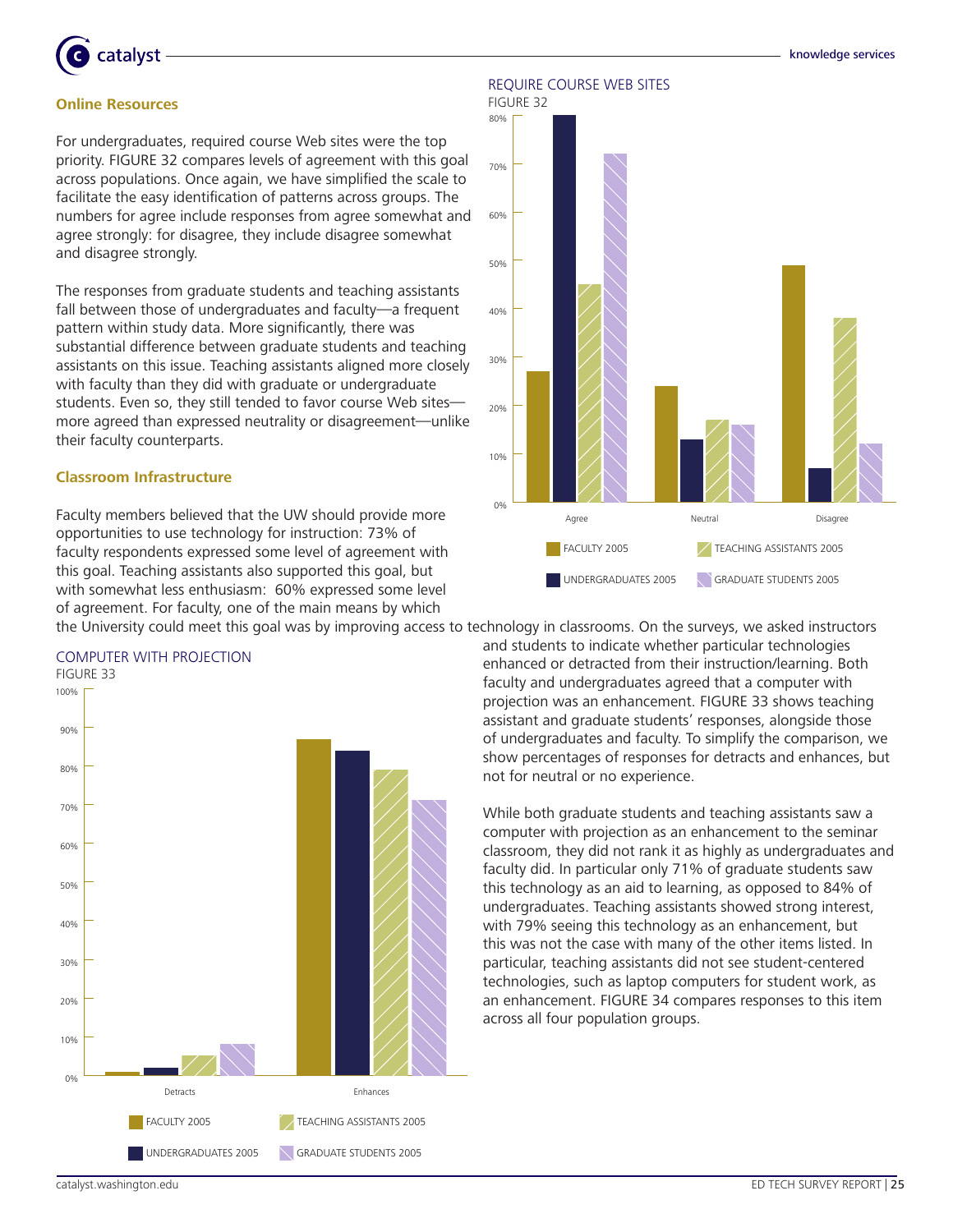# catalyst Laptops for Students

figure 34



Teaching assistants were the only population that marked any of the technology options for seminar classrooms as more likely to detract than enhance instruction. Four items received marks from teaching assistants under detracts that were the same or higher than those under enhances: Ethernet access for students' laptops, wireless access for students' laptops, a desktop workstation for each student, and a laptop computer for each student. All four items had a student focus. Looking across all study populations, the majority in each group tended to be neutral on these technologies. However, this does not account for the fact that more teaching assistants' saw these particular technologies as detracting from educational activities than saw them as an enhancement—a pattern that appeared in no other group's responses. These figures reinforce patterns discussed earlier in this report. Teaching assistants are not only using fewer technologies for their instruction, but they are also more likely to see these technologies as undesirable.

There are several reasons that teaching assistants could be less inclined to use technology: the types of responsibilities they have in many courses, a lack of decision-making power over curriculum, limited class preparation time (teaching assistants get course assignments with less advance notice than faculty), and less access to equipped rooms (this was apparent in responses to questions about technology classrooms).

While these elements were discussed briefly in some focus groups, we did not have sessions that focused directly on issues facing teaching assistants, so many of these possibilities are speculative. What is clear from the data we did collect is that

teaching assistants have different patterns of technology use than their faculty counterparts. Rather than being more prolific in their use of technology, as their age and expertise level would suggest as likely, they are less so.

# Emerging Technologies

# **Laptops and Wireless**

In a comparison of data on emerging technologies, graduate students and teaching assistants' responses tended to align with undergraduates in some cases and with faculty in others. Both graduate students and teaching assistants owned laptops at rates similar to faculty: 78% of graduate students were laptop owners, as were 79% of teaching assistants and 79% of faculty members.

Although a very high percentage of graduate students and teaching assistants owned laptops, the frequency with which they brought them to class was more similar to undergraduates than it was to faculty members. FIGURE 35 compares the percentage within each group that currently brings a laptop to class with the percentage of respondents in each group would bring a laptop to class if wireless were available. In this scenario, teaching assistants tended to fall between faculty and undergraduates. Graduate students were slightly less likely than the other groups to bring a laptop to class. With all four



# Classroom Use of Laptops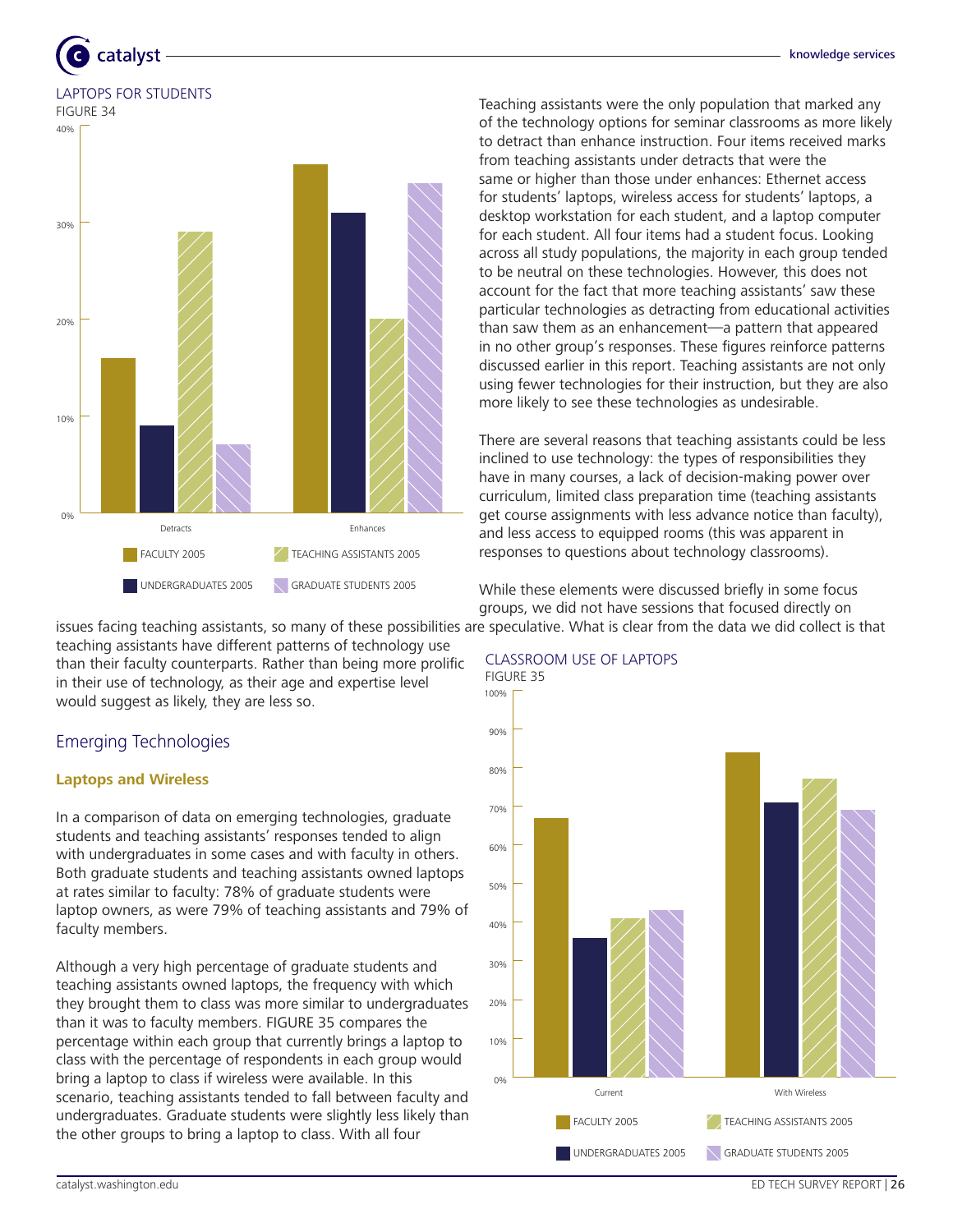

#### **Web-based Tools**

An interesting difference appears between graduate students and teaching assistants on questions about online portfolios. FIGURE 36 shows responses to a goal statement about supporting online portfolio use by students. Interestingly, graduate students endorsed this goal more strongly than any of the other groups did. Conversely, teaching assistants expressed the lowest level of support for this goal. This pattern corresponds with trends discussed earlier in this report; in particular, the response to the question about online portfolios once again demonstrates that teaching assistants find the use of technology less desirable than other groups do. On the other hand, the level of interest in online portfolios expressed by graduate students suggests that members of this group would benefit from a targeted effort to provide them with training and support in this area.

Laptops, wireless, and online portfolios were the emerging technologies where graduate student and teaching assistants' responses revealed patterns that added new dimensions to elements discussed in the section on undergraduates and faculty members. In the interest of saving space and minimizing repetition we have streamlined some of our coverage of graduate students and teaching assistants, but what we have



presented here demonstrates that these two populations have unique responses and needs that require strategies targeted to these groups.

# **C O N CL U S I O N S A N D R EC O M M E N D A T I O N S**

# **OVERVIEW**

In this section, we summarize the primary conclusions presented in the results section. For each conclusion, we provide a list of recommended actions for the University community to consider. We end with a discussion of the future of this project.

# **CONCLUSIONS**

The list of conclusions presented below consolidates the dominant trends in the survey and focus group data. We present the list in an order that matches the discussion of these items in previous sections of this report, rather than in order of significance.

- Differences in gender and age influence technological expertise ratings and technology use patterns; most significantly, men rate their expertise with and use of technology higher than women do. •
- Faculty members use a higher number of established technologies for academic purposes than undergraduates do; undergraduates use a higher number of emerging technologies for academic purposes than faculty do. •
- Support for general-access technology facilities and services is high among both instructors and students. •
- Undergraduate students want more course materials available online. •
- Faculty members want more opportunities to use technology to support their instruction. In particular, they want better access to technology in classrooms. •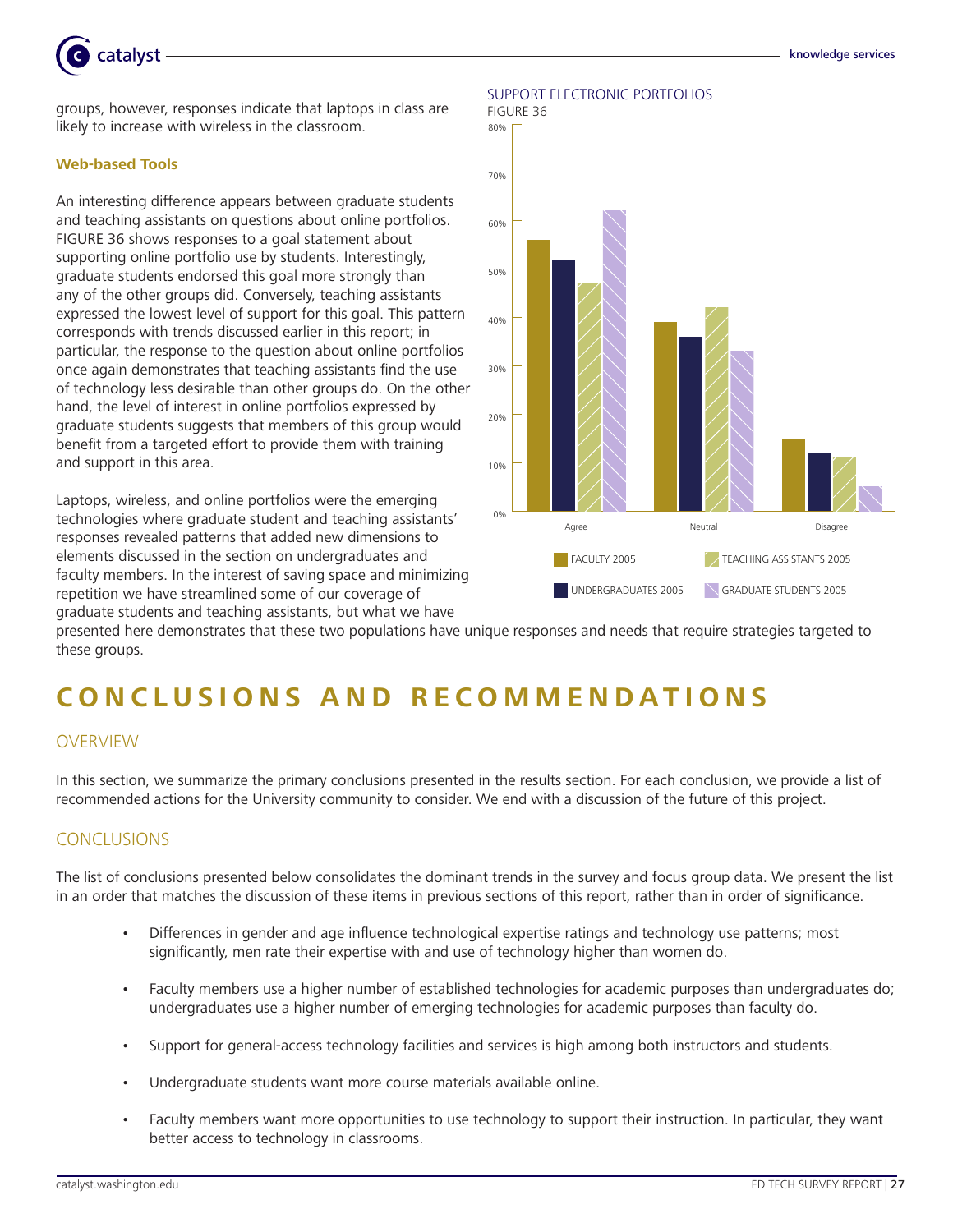

- The addition of wireless access in classrooms is likely to have a substantial impact on how many instructors and students bring laptop computers to class. •
- Interest in Web-based tools, such as electronic portfolios and online discussion boards, is high. •
- Teaching assistants and graduate students that do not teach not only differ from each other in their experiences with and perspectives on educational technology, but they also differ from faculty members and undergraduate students—making their division across the two survey instruments problematic. •
- Teaching assistants exhibit less interest in academic technologies than faculty members, graduate students, or undergraduate students do. •

# RECOMMENDATIONS

# Approach

We designed the study to take a broad perspective, capturing general campus trends, rather than looking at a few issues in depth. For this reason, many of our recommendations are quite general. At times we call for the further investigation of an issue. Such inquiries could be carried out by a variety of University groups: the collaborative partnership that created this survey or a few of its constituents, other University units with an interest in educational technology, and/or current or future committees charged with making decisions in these areas. In the next few pages, we provide specific recommendations for each of the conclusions listed earlier.

### **Demographic Influences**

Differences in gender and age influence technological expertise ratings and technology use patterns; most significantly, men rate their expertise with and use of technology higher than women do. •

We recommend further investigation to assess actual technology skills, rather than self-reported expertise. Within our study, the consistency of data in these areas leads us to recommend that the University community be aware of how gender and age may influence certain technology skills.

# **Technology Use**

Faculty members use a higher number of established technologies for academic purposes than undergraduates do; undergraduates use a higher number of emerging technologies for academic purposes than faculty do. •

We recommend further investigation to better understand how students are beginning to use new technologies for academic purposes. This investigation could be formal or informal, from focus groups with students to community discussion forums. The research team also plans to revise future surveys so that emerging technologies are included in technology expertise assessment questions (in the 2005 surveys expertise questions focused solely on established technologies).

#### **University Technology Facilities and Services**

Support for general-access technology facilities and services is high among both instructors and students. •

The research team does not recommend changes in this area, since support is strong for general-access technology facilities and service. The continued success of these facilities and services plays a role in the recommendations we make in other areas.

### **Online Resources**

Undergraduate students want more course materials available online. •

We recommend further investigation to identify the obstacles to putting materials online and to provide more information about the reasons behind faculty resistance on this issue. Several members of our team—including the Office of Learning Technologies, Computing & Communications, and Educational Outreach—have started working together to find ways to streamline the existing online publishing process and help faculty put materials online.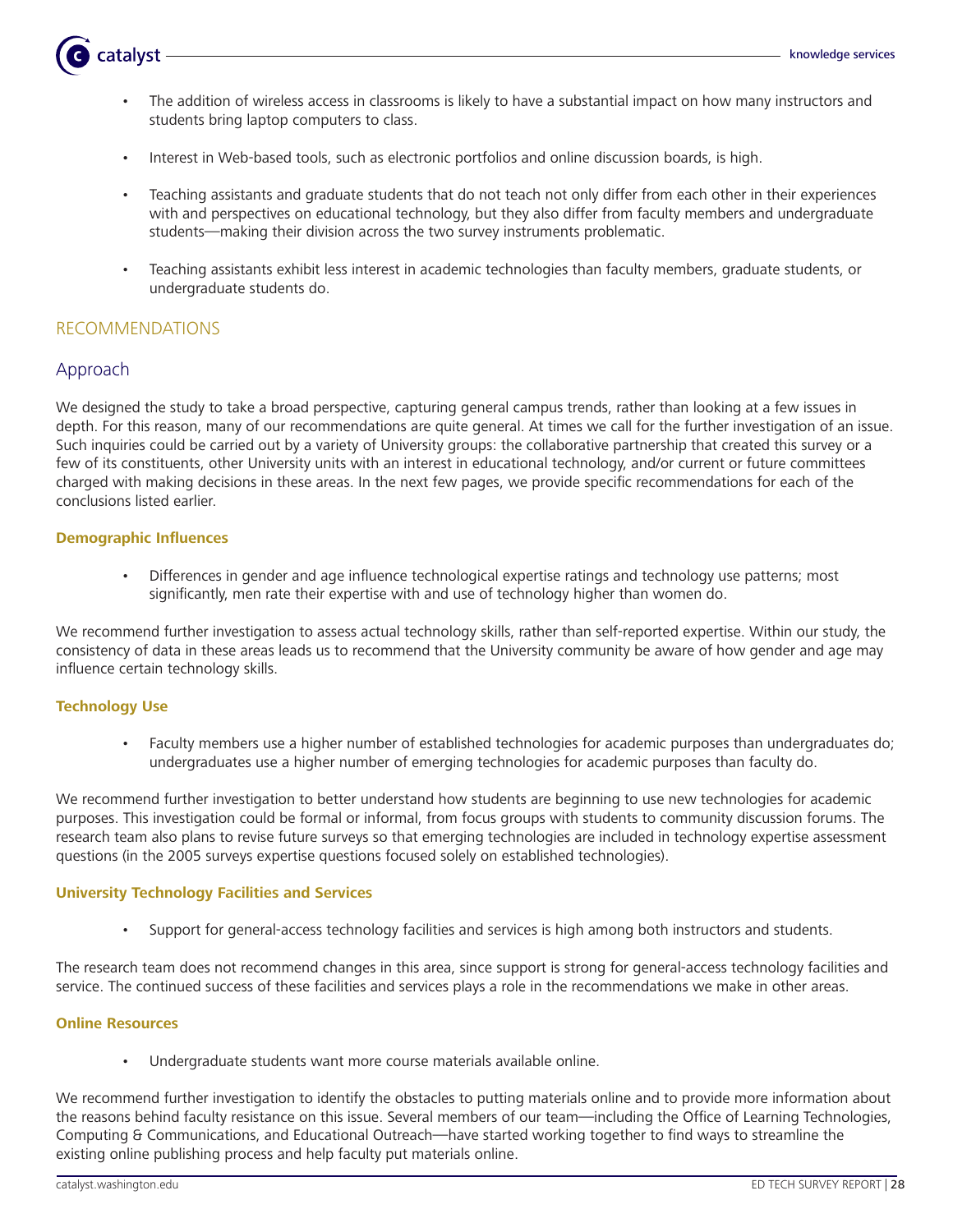

In addition, new developments from the Catalyst group, within the Office of Learning Technologies, may make it easier for faculty share course materials with their students online. The Catalyst group recently introduced a new Web-based tool, ShareSpaces, for University students. This tool provides an online space for student groups to share files; the Student Technology Fee Committee funded its development. The Catalyst group is working with Computing & Communications to release a version of this tool to faculty. When the tool becomes available for faculty use, it will provide a new option for sharing course materials with students.

#### **Classroom Technologies**

Faculty members want more opportunities to use technology to support their instruction. In particular, they want better access to technology in classrooms. •

We strongly recommend that the University make a commitment to improving technology in classrooms. Further investigation is needed to identify the specific changes that would enhance University classrooms. Since our study did not ask many direct questions about classrooms, our understanding of this issue comes from unprompted comments made during focus groups and in the general comments at the end of the surveys. While the qualitative data indicate a strong need for improvement in this area, further focused investigation is needed to develop a comprehensive plan of action.

#### **Wireless**

The addition of wireless access in classrooms is likely to have a substantial impact on how many instructors and students bring laptop computers to class. •

This issue requires additional observation of patterns over time to see if the trends predicted in the data hold true once wireless is available in more places on the Seattle campus. We will investigate this issue further on future iterations of the educational technology surveys. In the meantime, the mixed opinions on this issue—the new opportunities for learning that this technology affords along with its potential to disrupt classes—requires additional discussion within the University community.

We recommend that a larger discussion of the issues surrounding wireless access in classrooms should take place as the implementation of this technology progresses. The University community stands to benefit from discussion forums, presentations, and/or workshops on this issue. In the forums mentioned above, or in other venues, it is important to present useful models of the pedagogical options that this technology affords. Some of these options, such as group work and activities outside the classroom, were discussed in focus groups, as was the need for practical models for using this technology.

#### **Web-based Tools**

Interest in Web-based tools, such as electronic portfolios and online discussion boards, is high. •

We recommend increasing the education and outreach efforts for Web-based tools. The Catalyst group is using the results of this study, along with findings from other research efforts, to help shape its support, development, and marketing plans. In addition to working on the educational technology surveys and focus groups, researchers from Catalyst group are also working with the National Coalition of Electronic Portfolio Research to investigate the use of electronic portfolios in higher education. In spring 2005, researchers interviewed several students that had entered the Catalyst Portfolio Contest. Findings from this study informed a redesign of the portfolio assignment in the Freshman Interest Group (FIG) program and are currently being used to inform a pilot project in the English department. Findings are available online at http://catalyst.washington.edu/projects/.

#### **Graduate Students/Teaching Assistants**

Teaching assistants and graduate students that do not teach not only differ from each other in their experiences with and perspectives on educational technology, but they also differ from faculty members and undergraduate students—making the division of graduate students across the two survey instruments problematic. •

We plan to make changes to the next iteration of the educational technology surveys. Instead of dividing graduate students between the instructor and student surveys, we will look at graduate students separately, with some questions for all graduate students and others targeted towards teaching assistants or graduate students that do not teach. We also recommend that the larger university community look closely at these groups when studying our institution, in order to ensure that their needs and desires are adequately represented.